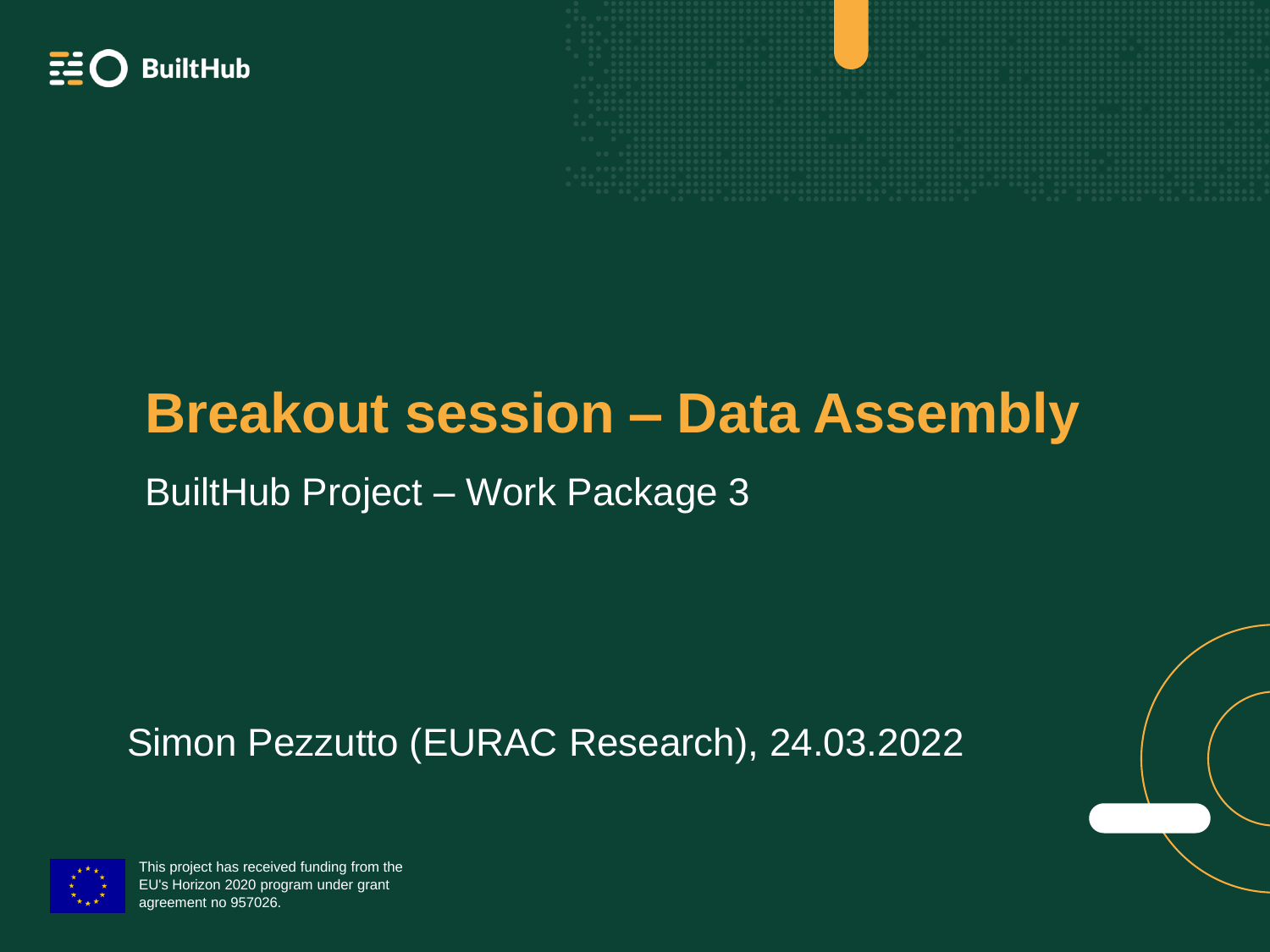## $\Xi$ O BuiltHub **BREAKOUT SESSION PROGRAM**

| <b>Topic</b>                                | <b>Time</b> |
|---------------------------------------------|-------------|
| 1) INTRODUCTION                             | 3 minutes   |
| Scope of the BuiltHub project               | (1)         |
| Partners involved in the project            | (1)         |
| Introduction to WP3 objectives              | (1)         |
| 2) WORK CARRIED OUT                         | 4 minutes   |
| Overview on the tasks of the WP3            | (2)         |
| <b>Timeline and Gantt chart</b>             | (1)         |
| Focus on task 3.1 – Data assembly           | (1)         |
| 3) TASK 3.1 - DATA ASSEMBLY                 | 6 minutes   |
| <b>BSO Analysis and limits</b>              | (2)         |
| Definition and prioritization of indicators | (2)         |
| New data and metadata assembly              | (2)         |

| <b>Topic</b>                      | <b>Time</b> |
|-----------------------------------|-------------|
| 4) OVERVIEW ON COLLECTED DATASETS | 4 minutes   |
| Main topics of the datasets       | (1)         |
| List of 30 datasets collected     | (2)         |
| More data are needed              | (1)         |
| 5) TIME FOR QUESTIONS AND ANSWERS |             |
|                                   |             |
|                                   |             |
|                                   |             |
|                                   |             |
|                                   |             |
|                                   |             |
|                                   |             |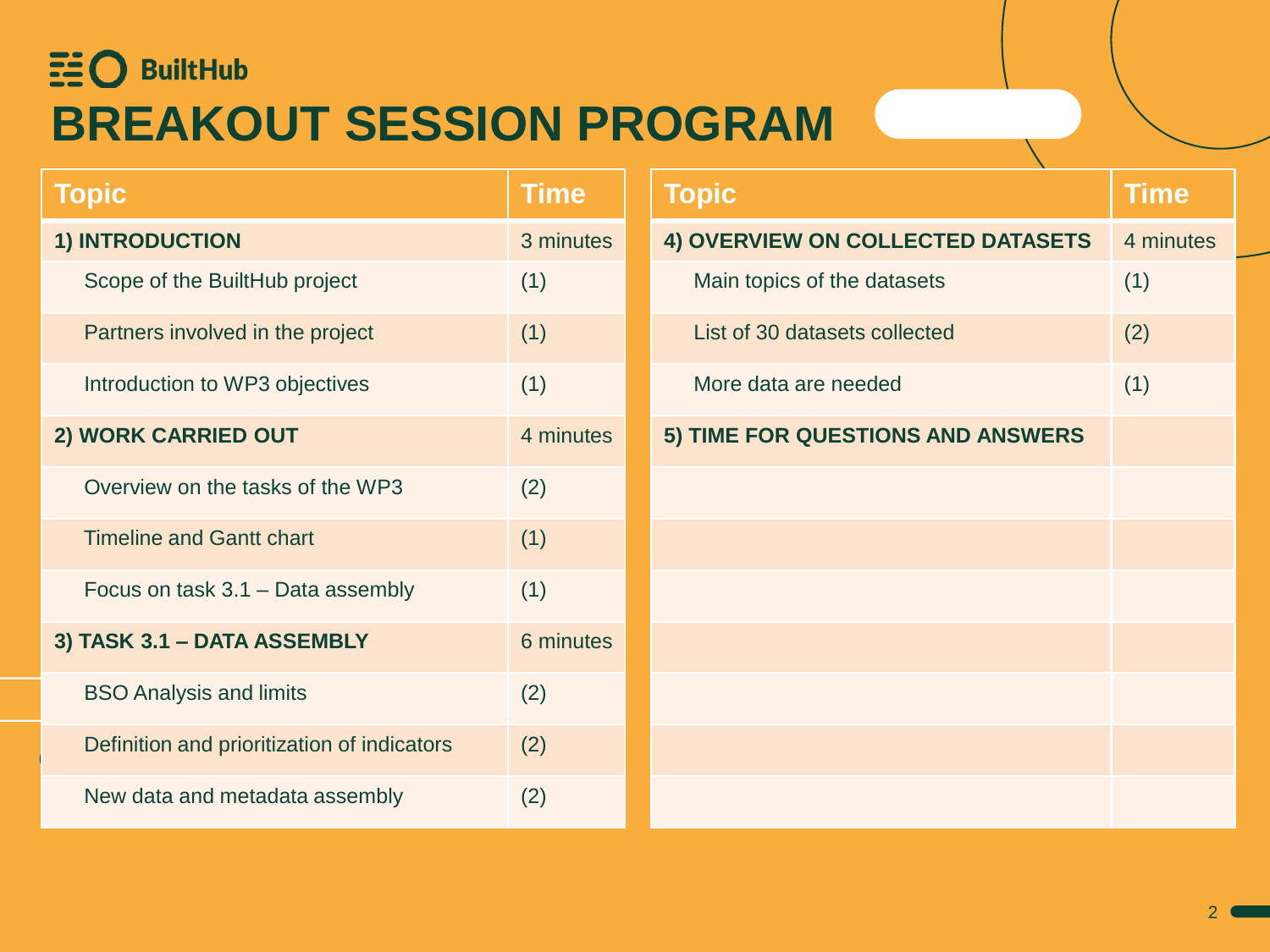### **Dynamic EU building stock knowledge hub**

BuiltHub" is a 4-year European project funded under the Horizon 2020 Program of the European Union. **The project seeks to develop a roadmap to continuously enhance the data needed to decide on building-related policy and business for involved stakeholders through a community and its data hub.** It seeks to positively disrupt policy and market decision making through a continuously community-enhanced evidence base. The BuiltHub community and its platform shall change the way knowledge on the EU building stock is developed and shared and represent the full range of building stakeholders from across Europe.

<https://builthub.eu/news?c=search&uid=F62Fx2cj>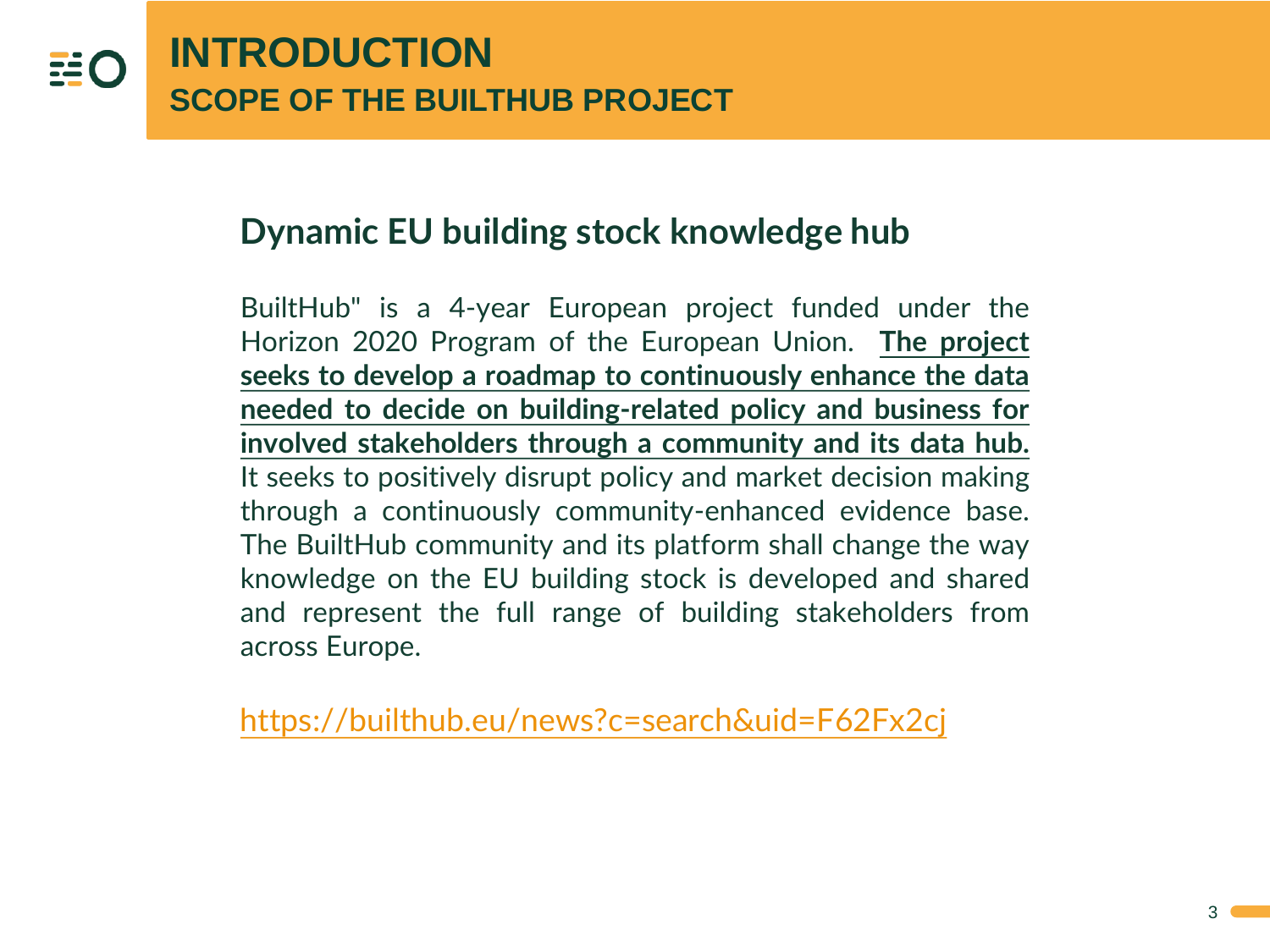

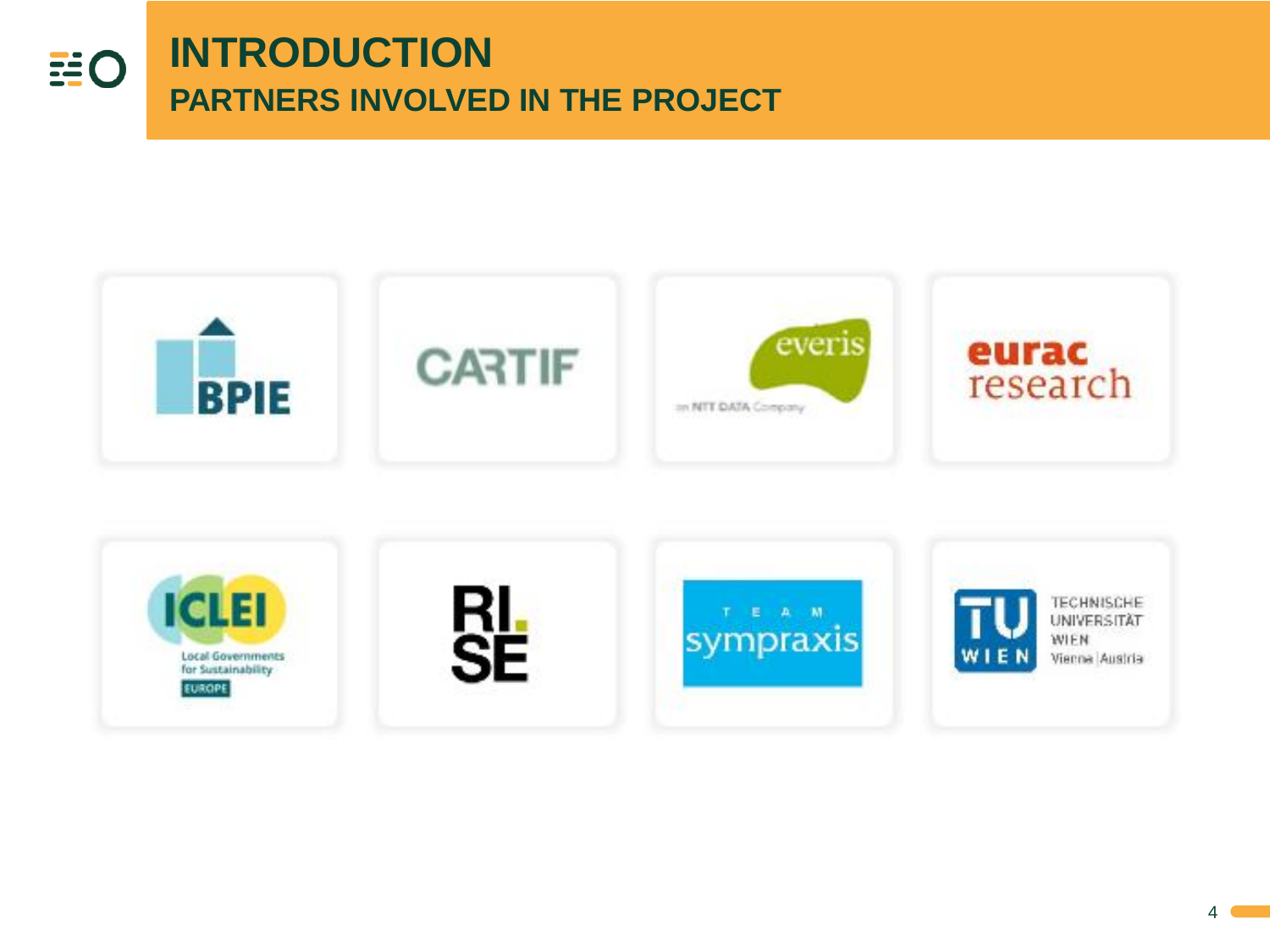

## **WORK PACKAGE 3** main goals **(EURAC LEAD)**

- Analysis of the Building Stock Observatory
- Provision of useful dataset and metadata to populate the BuiltHub platform
- Perform quality analysis on collected datasets
- Provide a service o self amelioration during the different phases of the platform development
- Provide datasets related to circular economy and construction and demolition waste concepts (CDW)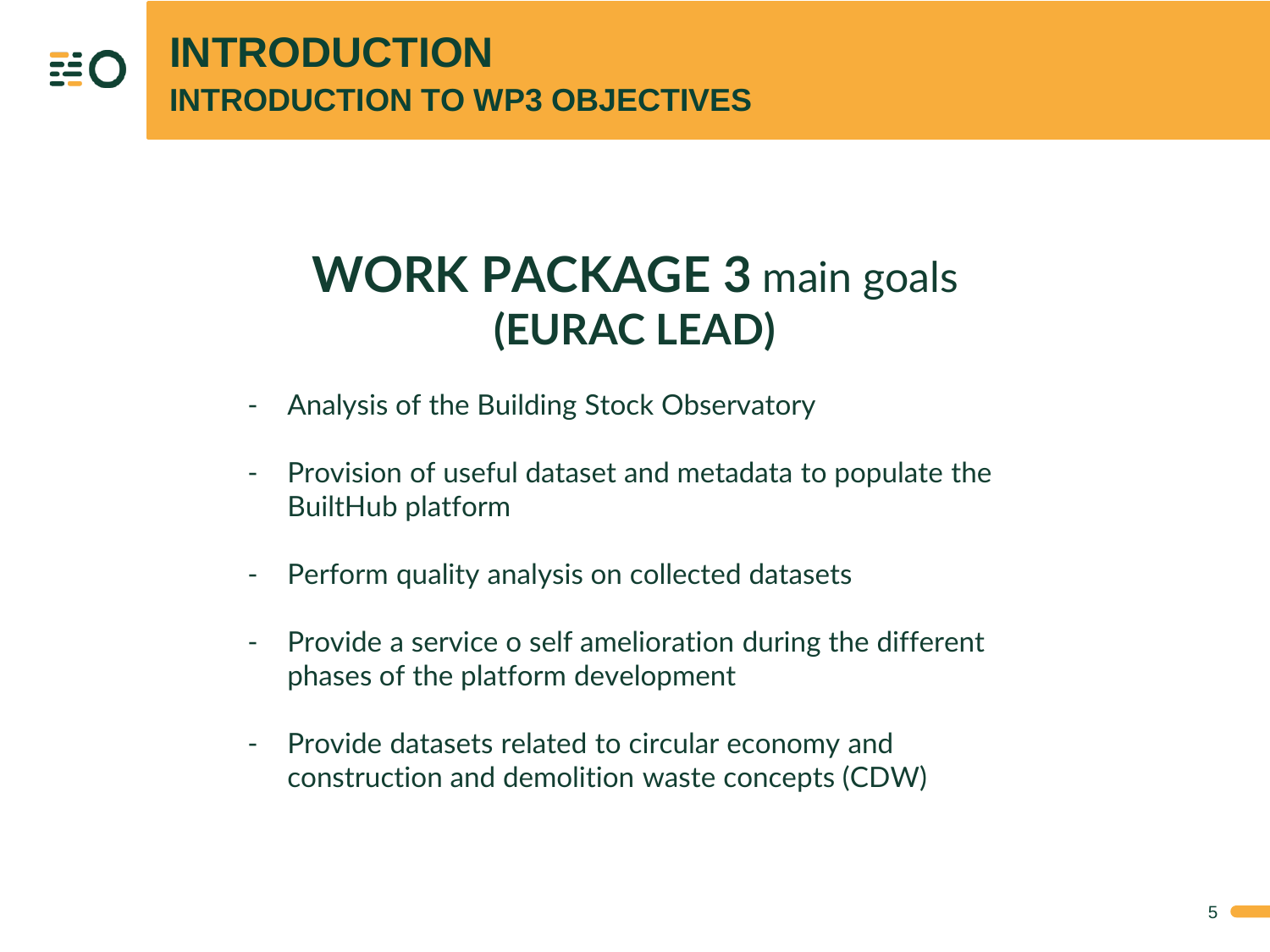#### **WORK CARRIED OUT EO OVERVIEW ON THE TASKS OF WORK PACKAGE 3**

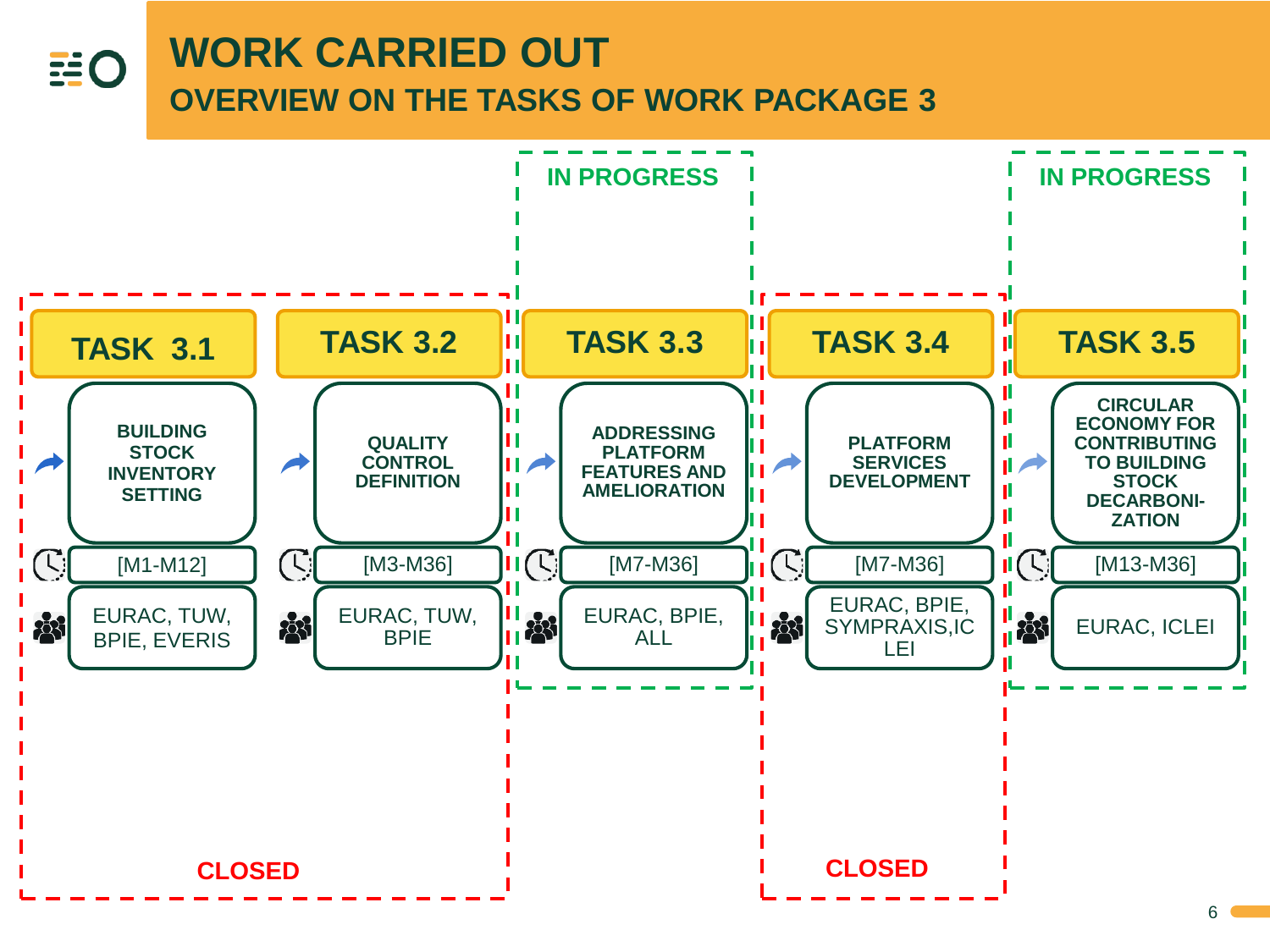WP3 - Data assembly (EURAC)

Task 3.1 Building stock inventory setting (EURAC)

Task 3.2 Quality control definition (EURAC)

Task 3.3 Addressing platform features and amelioration (EURAC)

Task 3.4 Platform services development (EURAC)

Task 3.5 Circular economy for contributing to building stock decarbonization (EURAC)

| <b>Task 3.1</b> |  |  |  | $\%$ D3.1 |  |  |  |  |           |  |  |  |  |
|-----------------|--|--|--|-----------|--|--|--|--|-----------|--|--|--|--|
| Task 3.2        |  |  |  |           |  |  |  |  | D3.2      |  |  |  |  |
| <b>Task 3.3</b> |  |  |  |           |  |  |  |  |           |  |  |  |  |
| Task 3.4        |  |  |  |           |  |  |  |  | $-69.4 -$ |  |  |  |  |
| Task 3.5        |  |  |  |           |  |  |  |  |           |  |  |  |  |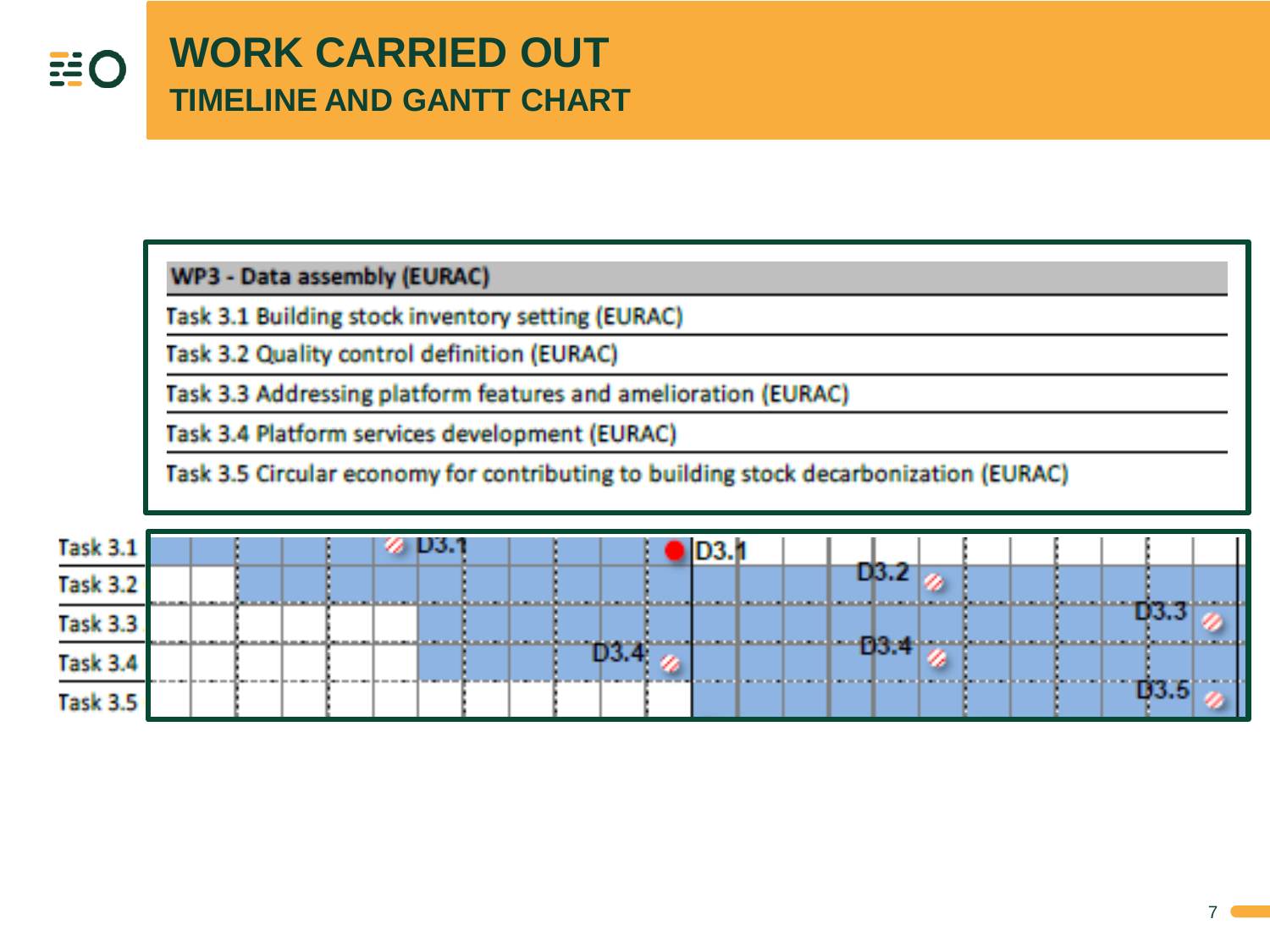

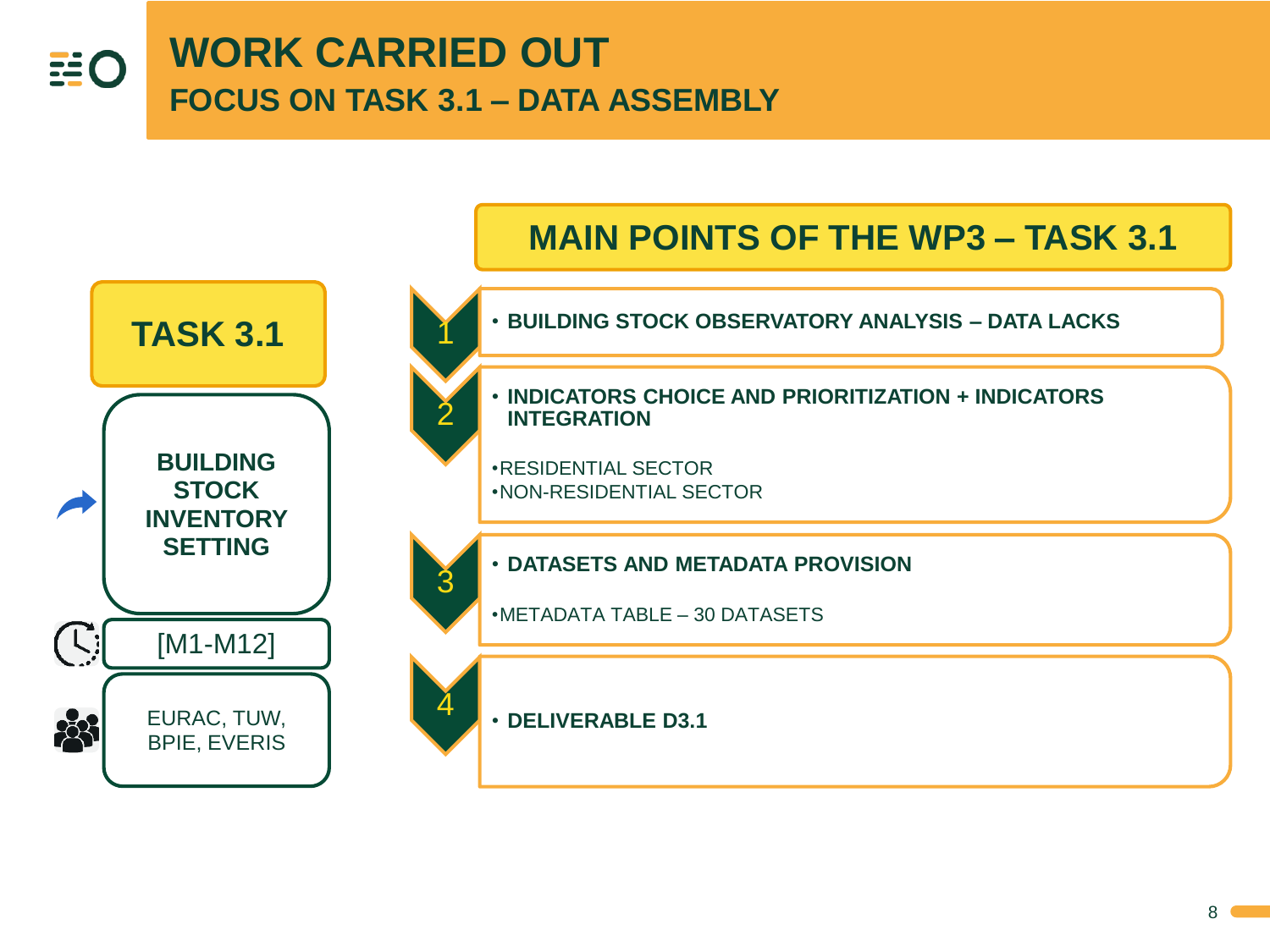#### **TASK 3.1 – DATA ASSEMBLY HO BSO ANALYSIS AND LIMITS**

|                                                    | <b>BSO ANALYSIS</b>                   |                   |                                                                                                                                                                                              | <b>INDICATORS</b><br><b>CHOICE</b>                                                                                                                                          |                                                                                                                                                                                                                                            | <b>CLUSTERING</b><br><b>DATA LACKS</b><br><b>CHOICE</b><br><b>IDENTIFICATION</b>                                                                                                                                                                                                                                                                                                                                                                                                                                                                                                                                                                             | <b>DATA AND</b><br><b>METADATA</b><br><b>FILLING</b> |                            | <b>STAKEHOLDER</b><br><b>IDENTIFICATION</b> |                 |
|----------------------------------------------------|---------------------------------------|-------------------|----------------------------------------------------------------------------------------------------------------------------------------------------------------------------------------------|-----------------------------------------------------------------------------------------------------------------------------------------------------------------------------|--------------------------------------------------------------------------------------------------------------------------------------------------------------------------------------------------------------------------------------------|--------------------------------------------------------------------------------------------------------------------------------------------------------------------------------------------------------------------------------------------------------------------------------------------------------------------------------------------------------------------------------------------------------------------------------------------------------------------------------------------------------------------------------------------------------------------------------------------------------------------------------------------------------------|------------------------------------------------------|----------------------------|---------------------------------------------|-----------------|
| Sector                                             | Indicator                             | Indicator         | Unit                                                                                                                                                                                         | Years                                                                                                                                                                       | <b>Availability</b>                                                                                                                                                                                                                        | <b>BUILDING STOCK OBSERVATORY - DATA AVAILABILITY ANALYSIS</b><br><b>Final Indicator</b>                                                                                                                                                                                                                                                                                                                                                                                                                                                                                                                                                                     | Mentioned in                                         | <b>HIGH</b>                | <b>MEDIUM</b>                               | LOV             |
|                                                    | level 1                               | level 2           |                                                                                                                                                                                              |                                                                                                                                                                             |                                                                                                                                                                                                                                            |                                                                                                                                                                                                                                                                                                                                                                                                                                                                                                                                                                                                                                                              | <b>BuiltHub</b>                                      | <b>PRIORITY</b>            | <b>PRIORITY</b>                             | <b>PRIORITY</b> |
| <b>BUILDINGS</b><br>玉<br><b>AND</b><br>RESIDENTIAL | <b>Building stock characteristics</b> | stock<br>Building | Thousand<br>Thousand<br>Thousand<br>Thousand<br>Thousand<br>Thousand<br>Thousand<br>Thousand<br>Thousand<br>Thousand<br>Thousand<br>Share $[\times]$<br>Share $[\times]$<br>Share $[\times]$ | 2000-2016<br>2012-2017<br>2003-2018<br>2004-2018<br>2017<br>2000-2016<br>2000-2016<br>No result<br>  No result <br>2000-2016<br>2017<br>2011-2014<br>2011-2014<br>2011-2014 | All countries<br>All countries<br>All countries<br><b>All countries</b><br>All countries<br>All countries<br>No LULLIT, LV, CY<br>No results<br>No results<br>No LULLIT, LV, CY<br>All countries<br>No Austria<br>No Austria<br>No Austria | Total number of dwellings<br>Number of single family dwellings<br>Number of detached houses<br>Number of semi-detached houses<br>Number of multi-family dwellings<br>Number of permanently occupied dwelling<br>Number of single family dwelling permanently occupied<br>Number of detached single family dwelling permanently occupied<br>Number of semi-detached single family dwelling permanently occupied<br>Number of multi family dwelling permanently occupied<br>Number of secondary residences<br>Share of dwellings built between before 1945<br>Share of dwellings built between 1945 and 1969<br>Share of dwellings built between 1970 and 1979 | ×.                                                   | x.<br>x<br>x<br>x<br>x     | x                                           |                 |
|                                                    |                                       |                   | Share $[\times]$                                                                                                                                                                             | 2011-2014                                                                                                                                                                   | No Austria                                                                                                                                                                                                                                 | Share of dwellings built between 1989 and 1989                                                                                                                                                                                                                                                                                                                                                                                                                                                                                                                                                                                                               |                                                      |                            |                                             |                 |
|                                                    |                                       |                   | Share $(X)$<br>Share $[\times]$                                                                                                                                                              | 2011-2014<br>2011-2014                                                                                                                                                      | No Austria<br>No Austria                                                                                                                                                                                                                   | Share of dwellings built between 1990 and 1999<br>Share of dwellings built between 2000 and 2010                                                                                                                                                                                                                                                                                                                                                                                                                                                                                                                                                             |                                                      |                            |                                             |                 |
|                                                    |                                       |                   | Share(X)                                                                                                                                                                                     | 2011-2014                                                                                                                                                                   | No Austria                                                                                                                                                                                                                                 | Share of dwellings built after 2010                                                                                                                                                                                                                                                                                                                                                                                                                                                                                                                                                                                                                          |                                                      |                            |                                             |                 |
|                                                    |                                       |                   |                                                                                                                                                                                              |                                                                                                                                                                             |                                                                                                                                                                                                                                            |                                                                                                                                                                                                                                                                                                                                                                                                                                                                                                                                                                                                                                                              |                                                      |                            |                                             |                 |
|                                                    | <b>BSO</b> indicators                 |                   | Share (Z)<br>Ind                                                                                                                                                                             | $^{\circ}$                                                                                                                                                                  |                                                                                                                                                                                                                                            | 2011 and 201 Only 2017 all countries Share of owner-occupied dwellings.                                                                                                                                                                                                                                                                                                                                                                                                                                                                                                                                                                                      |                                                      | ×.<br>$\blacktriangleleft$ |                                             |                 |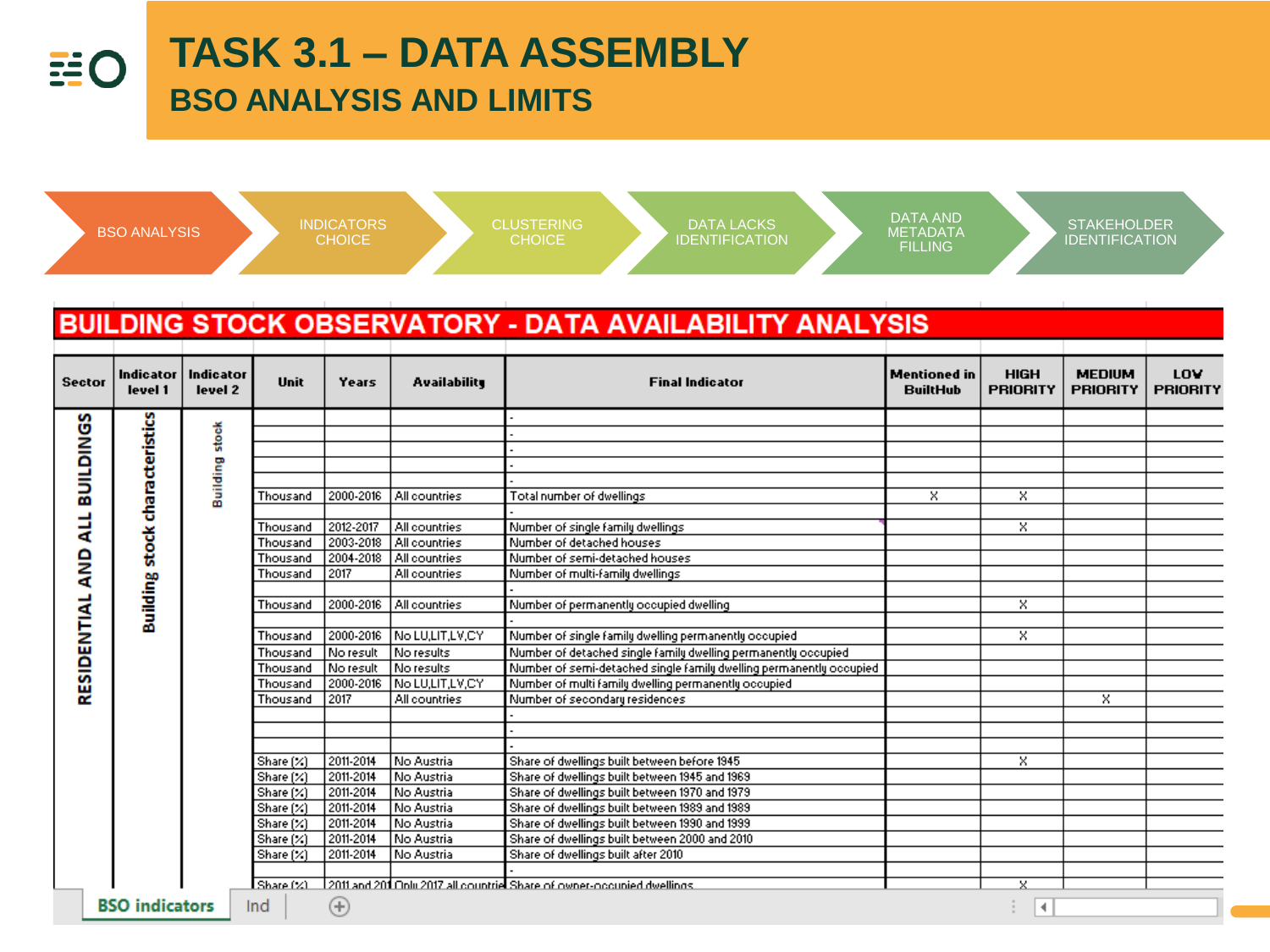

# **LIMITS OF THE BSO**

- Data lacks
- Poor flexibility of the platform
- Poor metadata provision
- Not strong possibilities to interact for end-users
- Important data missing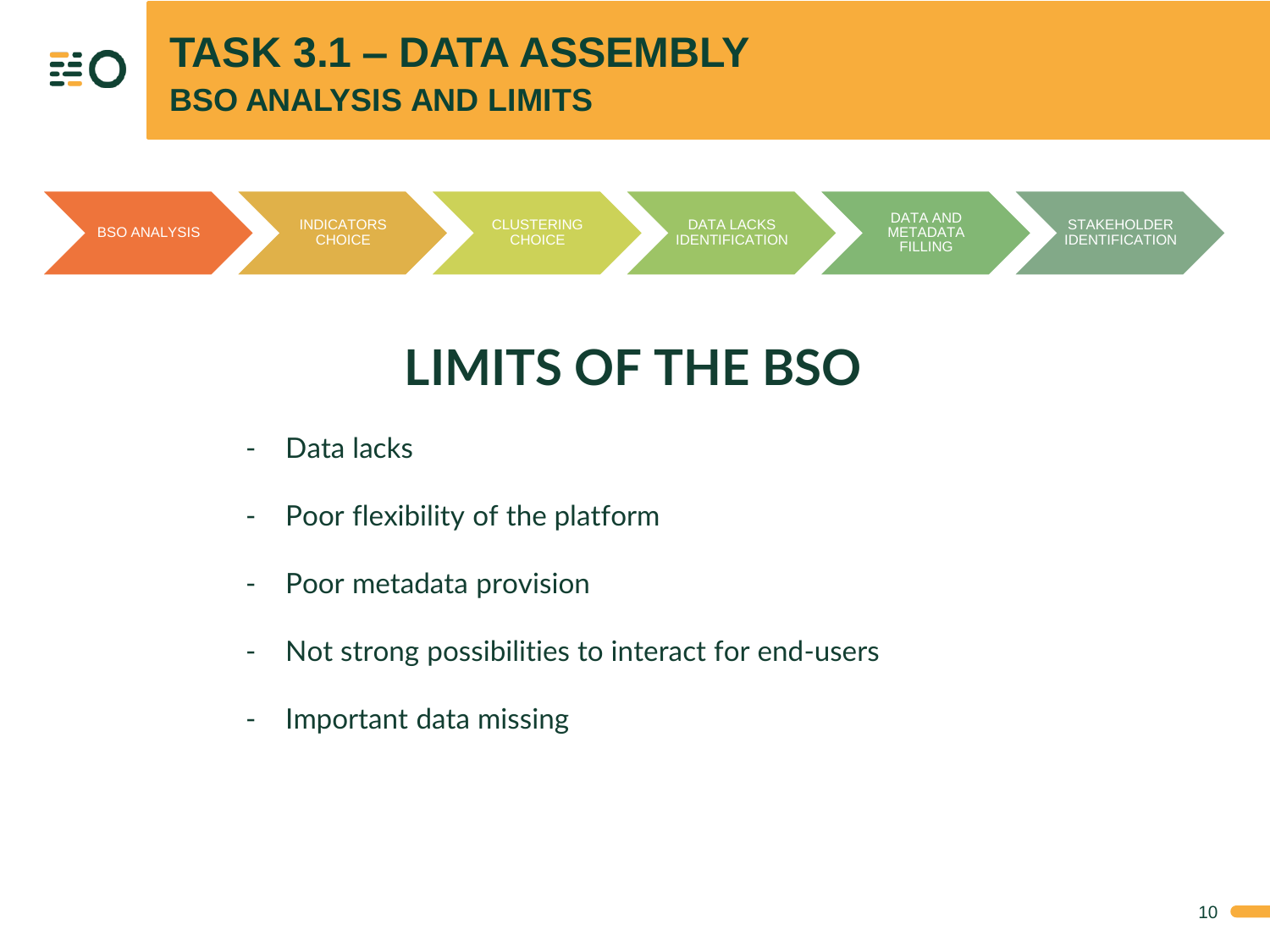### **Prioritization of the final indicators selected by the consortium**

| <b>Final Indicators - RESIDENTIAL SECTOR</b>             | Unit                                     | Indicator<br>number | <b>HIGH</b><br><b>PRIORITY</b> | <b>MEDIUM</b><br><b>PRIORITY</b> | LOW<br><b>PRIORITY</b> |
|----------------------------------------------------------|------------------------------------------|---------------------|--------------------------------|----------------------------------|------------------------|
|                                                          | <b>BUILDING STOCK CHARACTERISTICS</b>    |                     |                                |                                  |                        |
| Total number of dwellings                                | Thousands                                |                     | $\overline{\mathsf{x}}$        |                                  |                        |
| Number of single family dwellings                        | Thousands                                |                     |                                |                                  |                        |
| Number of multy family dwellings                         | Thousands                                | 2                   | ×                              |                                  |                        |
| Number of apartment blocks dwellings                     | Thousands                                |                     |                                |                                  |                        |
| Number of permanently occupied dwelling                  | Thousands                                | 3.                  | ≅                              |                                  |                        |
| Number of single family dwelling permanently occupied    | Thousands                                |                     |                                |                                  |                        |
| Number of multi-family dwelling permanently occupied     | Thousands                                | 4                   | ×                              |                                  |                        |
| Number of apartment blocks dwelling permanently occupied | Thousands                                |                     |                                |                                  |                        |
| Number of secondary residences                           | Thousands                                | 5.                  |                                | ≅                                |                        |
| Share of dwellings built between before 1945             | Share(X)                                 |                     |                                |                                  |                        |
| Share of dwellings built between 1945 and 1969           | $\overline{\mathsf{Share}}(\mathscr{Z})$ |                     |                                |                                  |                        |
| Share of dwellings built between 1970 and 1979           | Share(X)                                 |                     |                                |                                  |                        |
| Share of dwellings built between 1980 and 1989           | Share(X)                                 | 6.                  | ×                              |                                  |                        |
| Share of dwellings built between 1990 and 1999           | $\overline{\mathsf{Share}}(\mathscr{Z})$ |                     |                                |                                  |                        |
| Share of dwellings built between 2000 and 2010           | Share(X)                                 |                     |                                |                                  |                        |
| Share of dwellings built after 2010                      | $\overline{\mathsf{Share}}(\mathscr{C})$ |                     |                                |                                  |                        |
| Share of owner-occupied dwellings                        | Share(X)                                 | 7                   | x                              |                                  |                        |
| Share of tenants occupied dwellings                      | $\overline{\mathsf{Share}}(\mathsf{X})$  |                     |                                |                                  |                        |
| Share of dwellings with single-person households         | Share(X)                                 |                     |                                |                                  |                        |
| Share of dwelling occupied by 2 persons                  | Share(X)                                 |                     |                                |                                  |                        |
| Share of dwelling occupied by 3 persons                  | Share(X)                                 | 8.                  | ×                              |                                  |                        |
| Share of dwelling occupied by 4 persons                  | Share(X)                                 |                     |                                |                                  |                        |
| Share of dwelling occupied by more than 5 persons        | Share(X)                                 |                     |                                |                                  |                        |
| Total floor area of dwellings                            | Mm <sub>2</sub>                          | э                   | ≅                              |                                  |                        |
| Total floor area of singlefamily dwellings               | Mm <sub>2</sub>                          |                     |                                |                                  |                        |
| Total floor area of multi family dwellings               | Mm <sub>2</sub>                          | 10                  | ×                              |                                  |                        |
| Total floor area of an artment blooks dwellings.         | Mm2                                      |                     |                                |                                  |                        |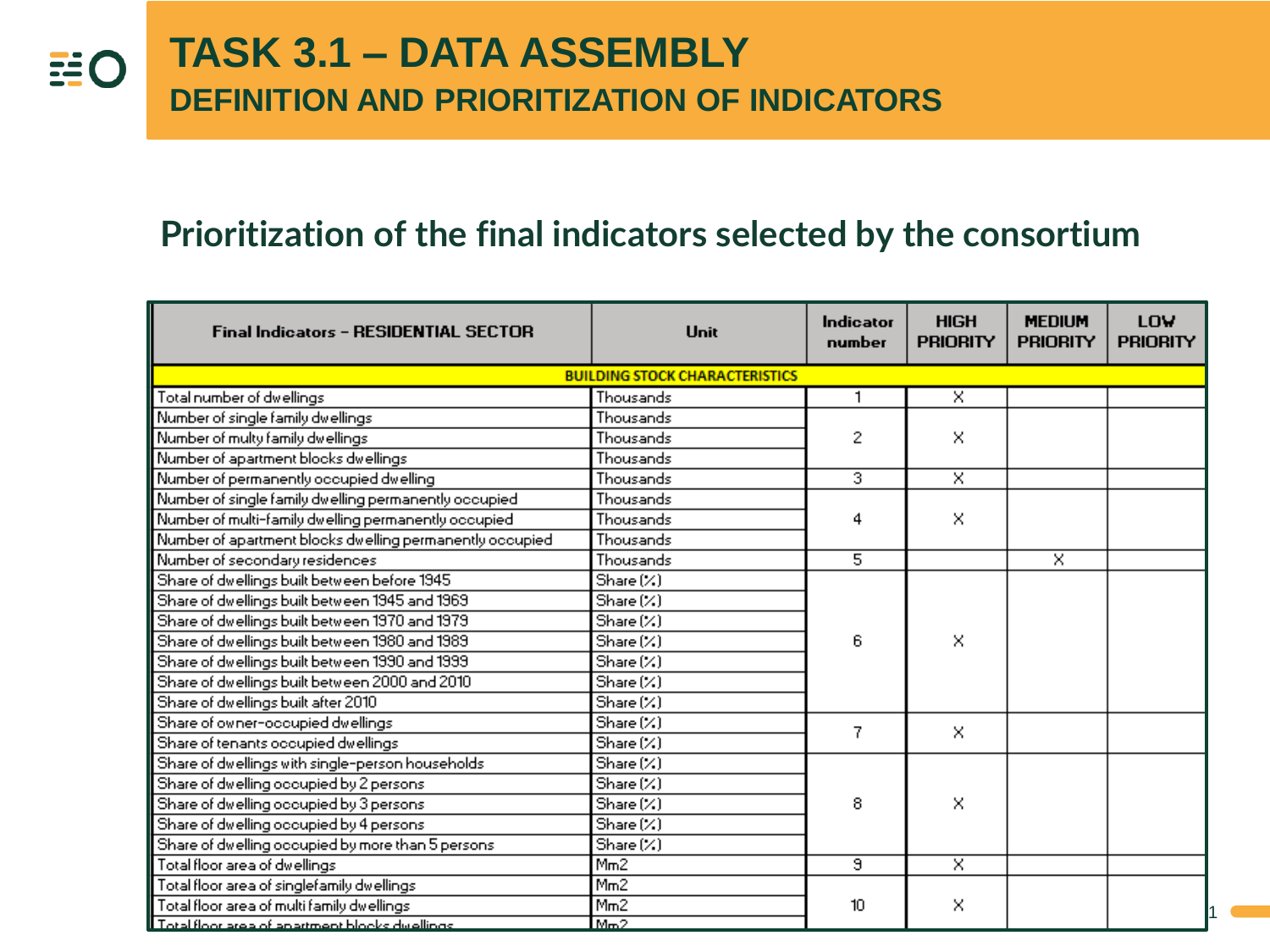

## **TASK 3.1 – DATA ASSEMBLY NEW DATA AND METADATA ASSEMBLY**

- Name
- Content
- Author/s
- Dataset URL
- Reference and publication year
- Spatial extension
- **Granularity**
- Methodology URL
- Methodology description
- Accuracy
- **Completeness**
- **Source**
- Access
- **License**
- Terms of Use
- Source type

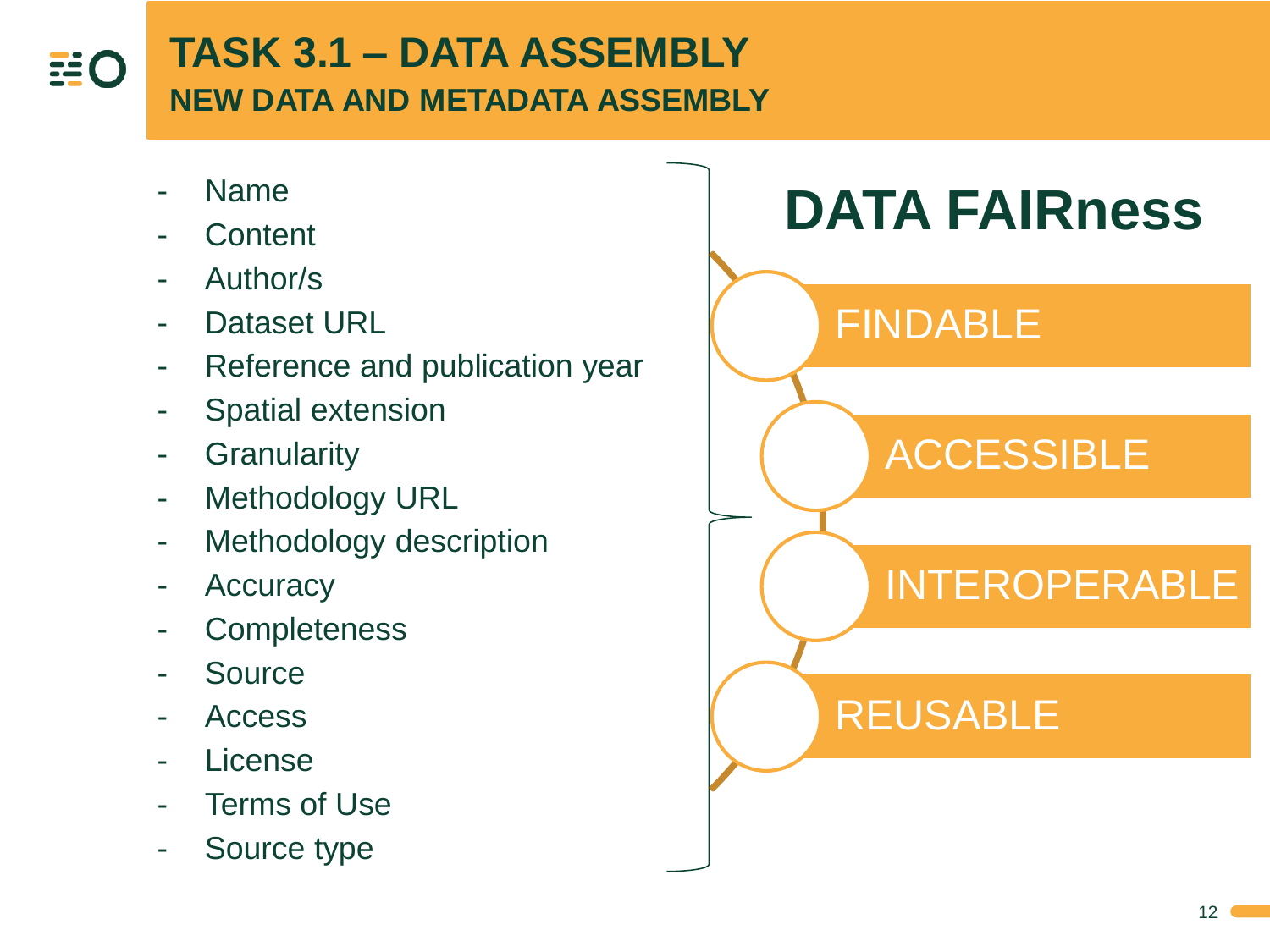#### **OVERVIEW ON COLLECTED DATASETS EEO MAIN TOPICS OF THE DATASETS**

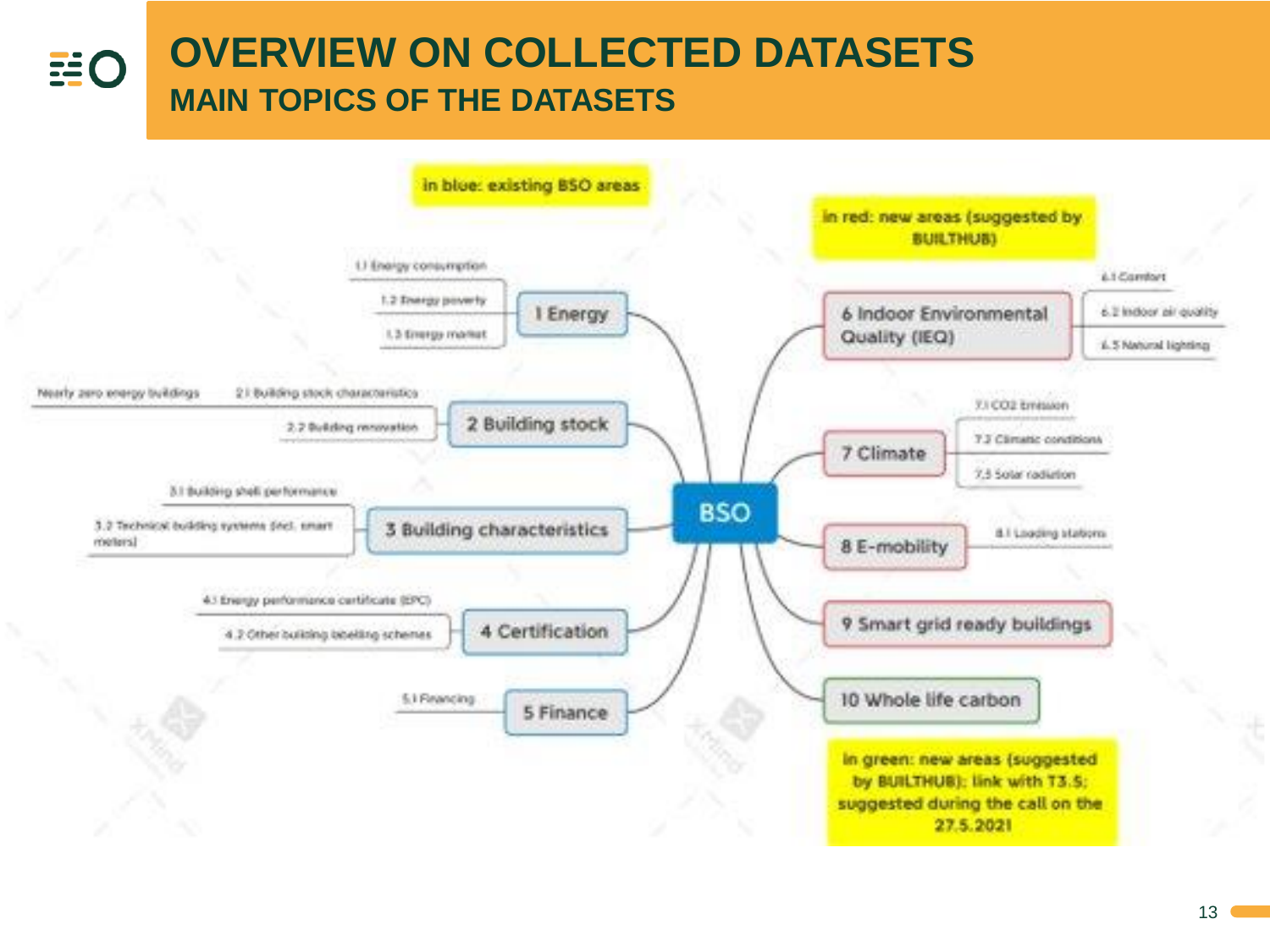### **EO**

### **OVERVIEW ON COLLECTED DATASETS LIST OF 30 DATASETS COLLECTED**

| <b>NAME</b>                                                                                              | <b>CONTENT</b>                                                                                                                                                                                                                                                                                                                                                                                                                                                                      | <b>AUTHOR/S</b>                       | <b>DATASET URL</b>                                       |
|----------------------------------------------------------------------------------------------------------|-------------------------------------------------------------------------------------------------------------------------------------------------------------------------------------------------------------------------------------------------------------------------------------------------------------------------------------------------------------------------------------------------------------------------------------------------------------------------------------|---------------------------------------|----------------------------------------------------------|
| <b>IEE TABULA project:</b><br><b>Typology Approach</b><br>for Building Stock<br><b>Energy Assessment</b> | Building stock data and other data focusing on technical systems<br>for heating, cooling and domestic hot water production in different<br>buildings types are the main outputs of this dataset. Final energy TABULA Project Consortium<br>consumption and envelope performance data are available as<br>well.                                                                                                                                                                      |                                       | http://webtool.buildi<br>ng-typology.eu/#bm              |
| <b>IEE EPISCOPE</b><br>project: Focus of<br>building stock<br>monitoring                                 | The main focus point of the EPISCOPE Project is the energy<br>refurbishment of houses in 20 European countries. Interesting<br>information collected concern the construction period (definition of<br>different classes in each country) and the building type (single or<br>multi-family house, terraced house and apartment block), as well<br>as performance-related parameters.                                                                                                | <b>EPISCOPE Project</b><br>Consortium | https://episcope.eu/<br>welcome/                         |
| <b>IEE ZEBRA2020</b><br>project: Nearly Zero-<br><b>Energy Building</b><br><b>Strategy 2020</b>          | Building stock data including data for energy efficiency trends in<br>buildings as well as data for net zero energy buildings. The project<br>focused on the newly built buildings. This project focused on the<br>creation of an observatory for monitoring the market uptake of<br>nZEBs across Europe. It contains information related to energy<br>performance certificates, materials employed for the buildings,<br>energy performance and final energy consumption and more. | ZEBRA2020 Project<br>Consortium       | https://zebra-<br>monitoring.enerdata<br>.net $\sqrt{ }$ |
| <b>IEE ENTRANZE</b><br>project                                                                           | Policies to Enforce the TRAnsition to Nearly Zero Energy<br>buildings in the EU27This dataset provides the mapping of<br>several data coming from different sources. The main outputs of<br>the projects are the mapping of building stock related data such<br>as floor area of residential and non-residential buildings,<br>heating/AC system data, and final energy consumption by sector<br>and more.                                                                          | <b>ENTRANZE Project</b><br>Consortium | https://entranze.ene<br>rdata.net/                       |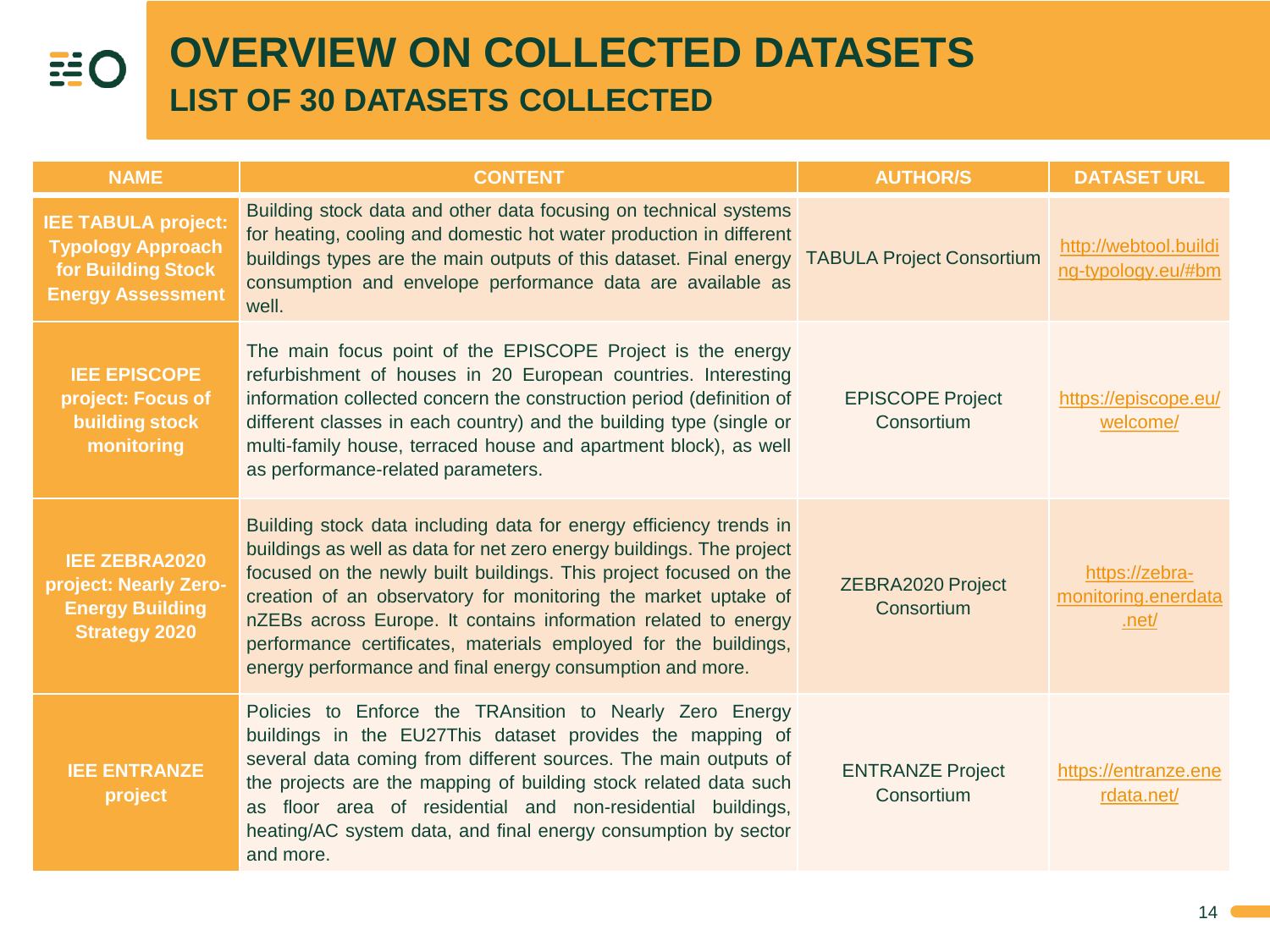| <b>NAME</b>                                                        | <b>CONTENT</b>                                                                                                                                                                                                                                                                                                                                                                                                                                                                                                                                                                                                                                                                       | <b>AUTHOR/S</b>                                                             | <b>DATASET URL</b>                                                                                                      |
|--------------------------------------------------------------------|--------------------------------------------------------------------------------------------------------------------------------------------------------------------------------------------------------------------------------------------------------------------------------------------------------------------------------------------------------------------------------------------------------------------------------------------------------------------------------------------------------------------------------------------------------------------------------------------------------------------------------------------------------------------------------------|-----------------------------------------------------------------------------|-------------------------------------------------------------------------------------------------------------------------|
| <b>H2020 ODYSSEE -</b><br><b>MURE</b> project                      | Comprehensive monitoring of efficiency trends and policy evaluation<br>in EU countries, Norway, Serbia and Switzerland. This dataset<br>presents building stock related data including floor area of dwellings,<br>final energy consumption by source, and stock of appliances and<br>dwellings for the EU countries, Norway, Serbia and Switzerland.                                                                                                                                                                                                                                                                                                                                | <b>ENERDATA</b>                                                             | https://odyssee.enerd<br>ata.net/database/                                                                              |
| <b>Horizon 2020 HotMaps</b><br>project: Building stock<br>analysis | Complete building stock analysis for the EU27+UK. Values related to<br>final energy consumption and useful energy demand for space<br>heating, space cooling and domestic hot water, construction materials<br>and methodologies, technologies used and building stock Simon-Pezzutto, Silvia-Croce,<br>data/information (thermal transmittance, building stock vintages and<br>characteristics, household occupancy related data, etc.) can be found<br>both for the residential and the non-residential sectors per building<br>types and construction vintages.                                                                                                                   | Stefano Zambotti, EURAC                                                     | https://gitlab.com/hot<br>maps/building-stock/-<br>/tree/master/data                                                    |
| <b>FP7 CommON-Energy</b><br><b>Project: building stock</b>         | Building stock data including building sector data and final energy<br>demand data for non-residential buildings, especially focusing on the<br>trade sector (shopping malls, )                                                                                                                                                                                                                                                                                                                                                                                                                                                                                                      | Vienna University of<br><b>Technology - Energy</b><br>Economics Group (EEG) | https://eeg.tuwien.ac.<br>at/commonenergy/flo<br>or-area-non-<br>residential                                            |
| <b>JRC IDEES 2015</b>                                              | The JRC IDEES (Integrated Database of the European Energy<br>System) is focused on the incorporation in a single database of all<br>necessary information for a better understanding of the off the<br>European energy system dynamics. In this way it provides a way to<br>better analyze both the past and to create the best possible basis for European Commission's Joint<br>future policy assessments. JRC IDEES offers a set of disaggregated<br>energy-environment-economy data, compliant with the EUROSTAT<br>energy balances, as well as widely acknowledged data on existing<br>technologies. It also contains a plausible decomposition of final<br>energy consumption. | Research Centre (JRC)                                                       | https://data.jrc.ec.eur<br>opa.eu/dataset/jrc-<br>10110-<br>10001/resource/f590<br>b6f1-60e5-49a6-<br>a972-60bc2b2e34b3 |
| <b>SET-Nav - Strategic</b><br><b>Energy Roadmap</b>                | The project intends to support strategic decision making in Europe's<br>energy sector, enhancing innovation towards a clean, secure and<br>efficient energy system.                                                                                                                                                                                                                                                                                                                                                                                                                                                                                                                  | <b>SET-Nav Consortium</b>                                                   | http://www.set-<br>nav.eu/                                                                                              |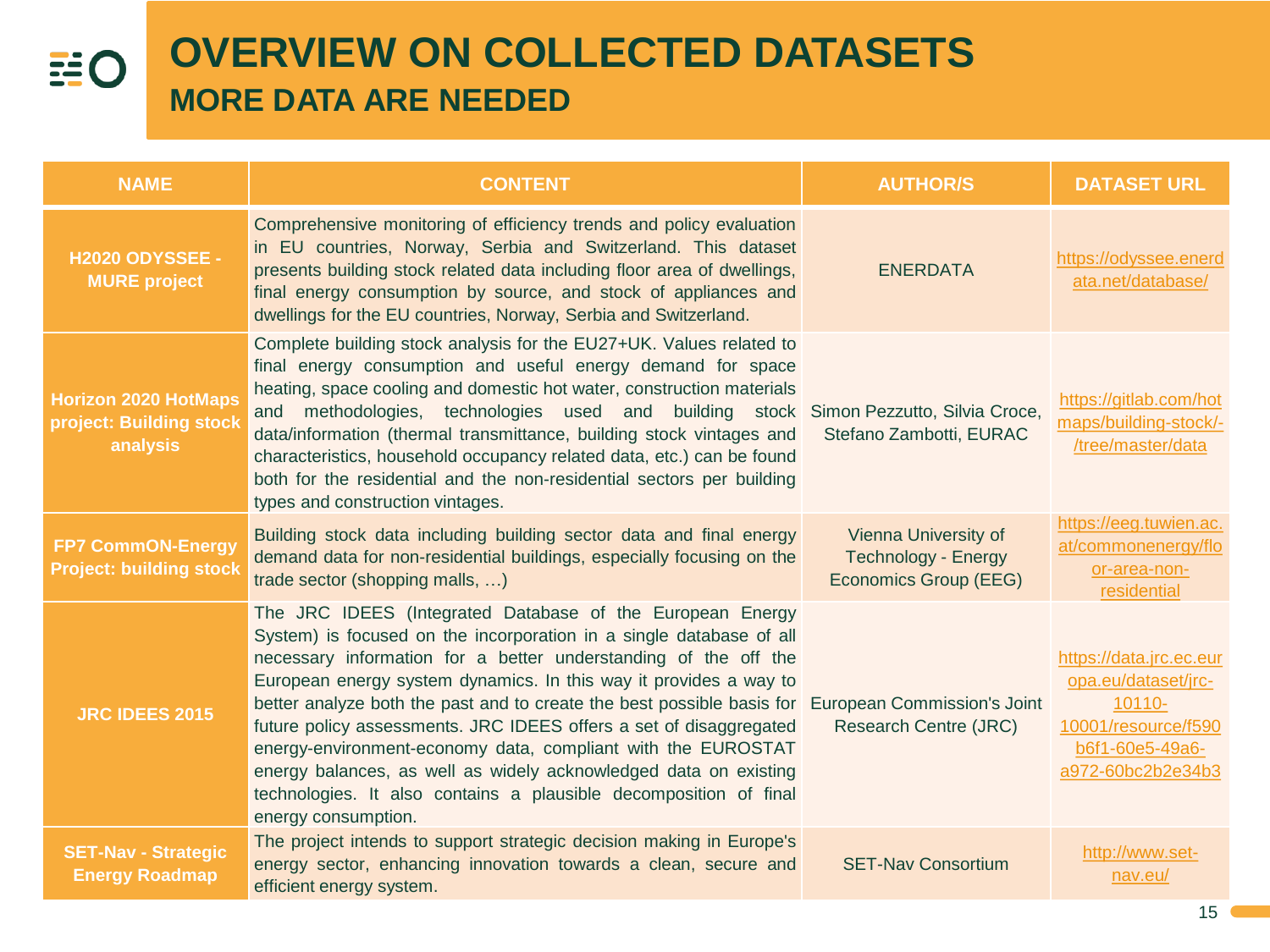| <b>NAME</b>                                                                                                                          | <b>CONTENT</b>                                                                                                                                                                                                                                                                                                                                                                                                                                                                                                                                                                                                                                                                                                                                                                                                                                                                                                                                                       | <b>AUTHOR/S</b>                                                                                                                          | <b>DATASET URL</b>                                                                                                                                                                           |
|--------------------------------------------------------------------------------------------------------------------------------------|----------------------------------------------------------------------------------------------------------------------------------------------------------------------------------------------------------------------------------------------------------------------------------------------------------------------------------------------------------------------------------------------------------------------------------------------------------------------------------------------------------------------------------------------------------------------------------------------------------------------------------------------------------------------------------------------------------------------------------------------------------------------------------------------------------------------------------------------------------------------------------------------------------------------------------------------------------------------|------------------------------------------------------------------------------------------------------------------------------------------|----------------------------------------------------------------------------------------------------------------------------------------------------------------------------------------------|
| H2020 ExcEED Project:<br>building stock data                                                                                         | The ExcEED project (European Energy Efficient building district<br>Database) takes the pulse of the actual energy consumed by last<br>generation of buildings. The project answers the need for<br>transparency and comparability of energy performance calculations.<br>The scope of ExcEED is to create a European database for measured<br>and qualitative data on beyond the state-of-the-art buildings and<br>districts.                                                                                                                                                                                                                                                                                                                                                                                                                                                                                                                                        | <b>ExcEED Consortium</b>                                                                                                                 | http://www.exceedpro<br>ject.eu/                                                                                                                                                             |
| FP7 iNSPiRe project:<br><b>building stock analysis</b>                                                                               | The building stock analysis and data gathering exercise focused its<br>attention on published literature and other sources, aiming to<br>extrapolate information about the current residential and office<br>building stock. Among the different data gathered it is possible to<br>mention number and floor area of residential buildings/dwellings and<br>office buildings / construction by type and age distribution / typology/<br>façade and glazing types / geometry / average floor area/ number of<br>floors / U-value, thermal characteristic and performance of the<br>buildings, by age / ownership and tenure i.e. number of social<br>housing, owner occupied, private renting etc. / energy consumption<br>and demand in terms of both, total and individual end-use including<br>space heating, domestic hot water, cooling, lighting; fuel and heating<br>system types and comfort requirements. Interest has been set on<br>lighting-related data. | <b>iNSPiRe Consortium</b>                                                                                                                | https://zenodo.org/re<br>cord/3256270#.X wa<br>yHqSnIU                                                                                                                                       |
| <b>Energy consumption</b><br>and energy<br>efficiency trends in the<br>EU-27+UK for<br>the period 2000-2016 -<br><b>FINAL REPORT</b> | This report shows the present status of final energy consumption in<br>the EU-27+UK focusing the results on the most energy consuming<br>sectors: residential, tertiary, transport and industry. Therefore, the<br>report demonstrates the energy consumption progress from 2000 to<br>2016 in the mentioned four sectors. There is a special focus on<br>electricity and gas consumption, as they are the most important<br>alternatives to oil. The report includes an analysis of the most<br>important factors influencing final energy consumption trends such as<br>economic growth, population, heating demand,<br>household<br>characteristics and energy prices.                                                                                                                                                                                                                                                                                            | <b>European Commission's Joint</b><br>Research Centre (JRC) -<br>Tsemekidi Tzeiranaki Sofia,<br>Bertoldi Paolo, Labanca<br>Nicola et Al. | https://ec.europa.eu/j<br>rc/en/publication/eur-<br>scientific-and-<br>technical-research-<br>reports/energy-<br>consumption-and-<br>energy-efficiency-<br>trends-eu-28-period-<br>2000-2016 |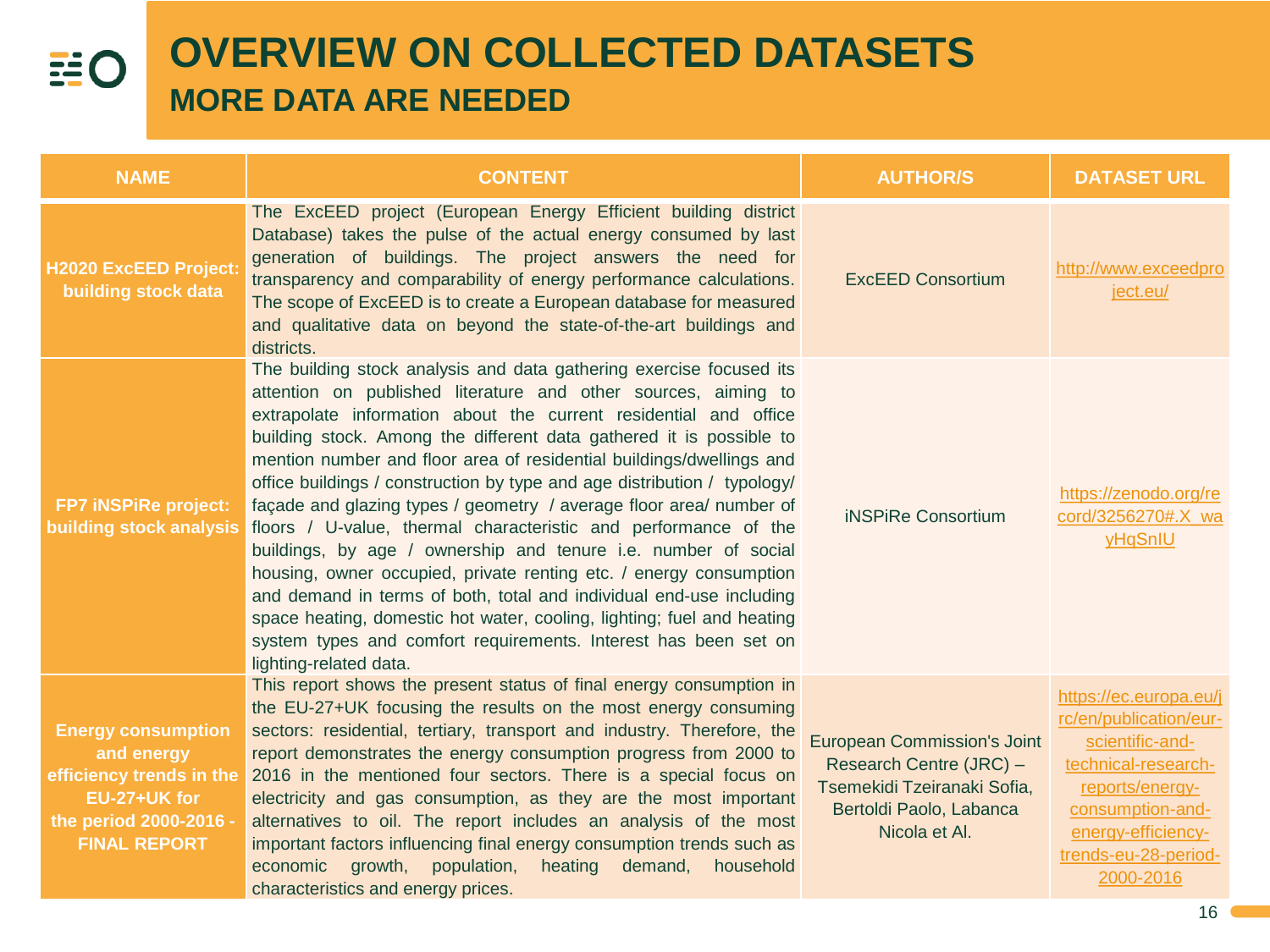| <b>NAME</b>                                                                                                                                                                                 | <b>CONTENT</b>                                                                                                                                                                                                                                                                                                                                                                      | <b>AUTHOR/S</b>                                                                       | <b>DATASET URL</b>                                                                                                                                                |
|---------------------------------------------------------------------------------------------------------------------------------------------------------------------------------------------|-------------------------------------------------------------------------------------------------------------------------------------------------------------------------------------------------------------------------------------------------------------------------------------------------------------------------------------------------------------------------------------|---------------------------------------------------------------------------------------|-------------------------------------------------------------------------------------------------------------------------------------------------------------------|
| <b>Comprehensive study</b><br><b>of</b><br>building energy<br>renovation<br>activities and the<br>uptake of<br>nearly zero-energy<br><b>buildings</b><br>in the EU - FINAL<br><b>REPORT</b> | This study is focused on the delivery of a comprehensive analysis of<br>the renovation activities and nearly zero-energy buildings (NZEB)<br>uptake in the EU27+UK starting from 2012 up to 2016. Indicators in<br>line with the Building Stock Observatory (BSO) have been applied.<br>The main results are available for the EU27+UK and for each of the<br>single Member States. | Directorate-General for<br><b>Energy (European</b><br>Commission), IPSOS,<br>Navigant | https://op.europa.eu/<br>en/publication-detail/-<br>/publication/97d6a4c<br>a-5847-11ea-8b81-<br>01aa75ed71a1/langu<br>age-en/format-<br>PDF/source-<br>119528141 |
| <b>EUROSTAT: Final</b><br>energy consumption in<br>households                                                                                                                               | The final energy consumption in households is a measure of the total<br>energy consumed by households as final users. In this dataset it is<br>expressed in thousand tons of oil equivalent.                                                                                                                                                                                        | Statistical Office of the<br>European Union (Eurostat)                                | https://ec.europa.eu/<br>eurostat/databrowser<br>/view/t2020_rk200/de<br>fault/table?lang=en                                                                      |
| <b>EUROSTAT: Final</b><br>energy consumption in<br>households by fuel                                                                                                                       | The share of seven types of fuel over the final residential energy<br>consumption is reported in this dataset. The types of fuels considered<br>are solid fossil fuels, other fuels, oil and petroleum products, natural<br>gas, electricity, heat and renewables and biofuels. The share of each<br>fuel is expressed in per cent of the total consumption.                        | <b>Statistical Office of the</b><br>European Union (Eurostat)                         | https://ec.europa.eu/<br>eurostat/databrowser<br>/view/t2020 rk210/de<br>fault/table?lang=en                                                                      |
| <b>EUROSTAT:</b><br><b>Disaggregated final</b><br>energy consumption in<br>households                                                                                                       | This dataset provides disaggregated values for the final energy<br>consumption                                                                                                                                                                                                                                                                                                      | <b>Statistical Office of the</b><br>European Union (Eurostat)                         | https://ec.europa.eu/<br>eurostat/databrowser<br>/view/nrg d hhq/defa<br>ult/table?lang=en                                                                        |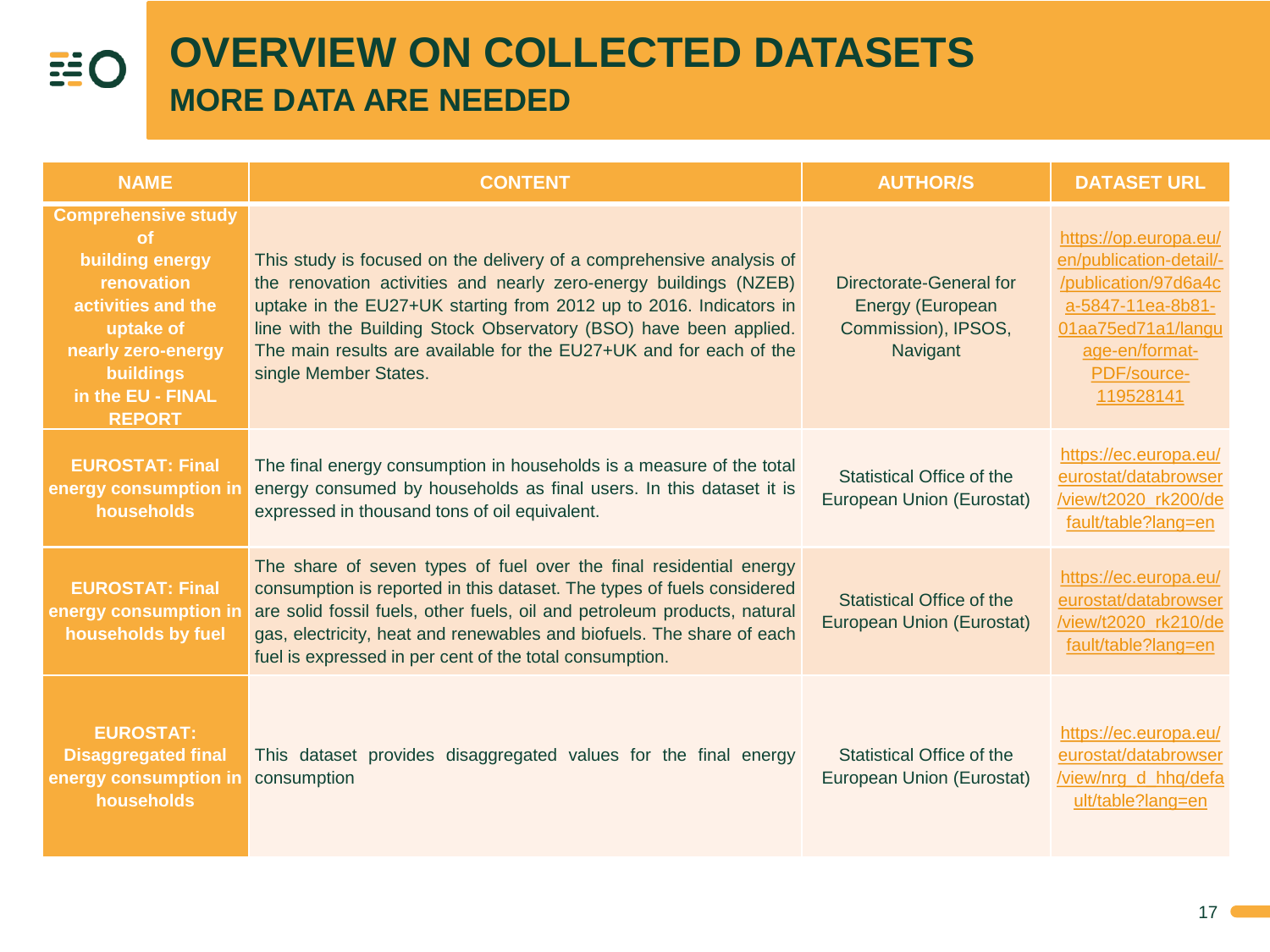## **EO**

| <b>NAME</b>                                                                                                                | <b>CONTENT</b>                                                                                                                                                                                                                                                                                                                                                                                                                                                                                | <b>AUTHOR/S</b>                                                                                                                    | <b>DATASET URL</b>                                                                                       |
|----------------------------------------------------------------------------------------------------------------------------|-----------------------------------------------------------------------------------------------------------------------------------------------------------------------------------------------------------------------------------------------------------------------------------------------------------------------------------------------------------------------------------------------------------------------------------------------------------------------------------------------|------------------------------------------------------------------------------------------------------------------------------------|----------------------------------------------------------------------------------------------------------|
| <b>ZENSUS 2011</b>                                                                                                         | This dataset contains disaggregated data concerning a building stock<br>analysis for Germany, information about the occupancy of the<br>buildings and socio/economic related data. Information concerning the<br>type of heating systems used are reported too. The goal of the 2011<br>Census is to provide the most accurate snapshot possible of basic<br>data on the country's population and the employment and housing<br>conditions.                                                   | Statistische Ämter des<br>Bundes und der Länder 2020                                                                               | https://ergebnisse.ze<br>nsus2011.de/#                                                                   |
| <b>DPE - Diagnostic de</b><br><b>Performance</b><br><b>Energetique</b>                                                     | This dataset contains data regarding the distribution of Energy<br>Performance Certifications at a granularity of NUTS3 level in France.                                                                                                                                                                                                                                                                                                                                                      | ADEME - Environment and<br><b>Energy Management Agency</b>                                                                         | https://www.observat<br>oire-<br>dpe.fr/index.php/grap<br>hique/dpeParEtiquett<br>$\mathbf{e}$           |
| <b>Towards a sustainable</b><br><b>Northern</b><br><b>European housing</b><br>stock - Sustainable<br><b>Urban Areas 22</b> | This report contains complete data for a building stock analysis with<br>data varying from State to State between 2000 and 2006. Data<br>concerning material used and (heating, ventilation and cooling)<br>systems installed are reported too. Construction/Demolition rates<br>(1980-2004) have been added to the report.                                                                                                                                                                   | Laure Itard, Frits Meijer - TU<br><b>Delft</b>                                                                                     | https://www.arct.cam.<br>ac.uk/Downloads/tow<br>ards-a-sustainable-<br>northern-european-<br>housing.pdf |
| <b>DEEP - De-risking</b><br><b>Energy Efficiency</b><br><b>Platform</b>                                                    | The De-risking Energy Efficiency Platform (DEEP) is an open-source<br>database for energy efficiency investments performance monitoring<br>and benchmarking. The platform provides an exhaustive analysis on<br>the performance of energy efficiency investments in order to support<br>the assessment of the related benefits and financial risks, more in the<br>detail it could be possible to extrapolate data concerning the energy<br>savings per renovation type or per building type. | Launched by the Energy<br><b>Efficiency Financial</b><br>Institutions Group (EEFIG) in<br>the context of its De-risking<br>project | https://deep.eefig.eu/<br>overview                                                                       |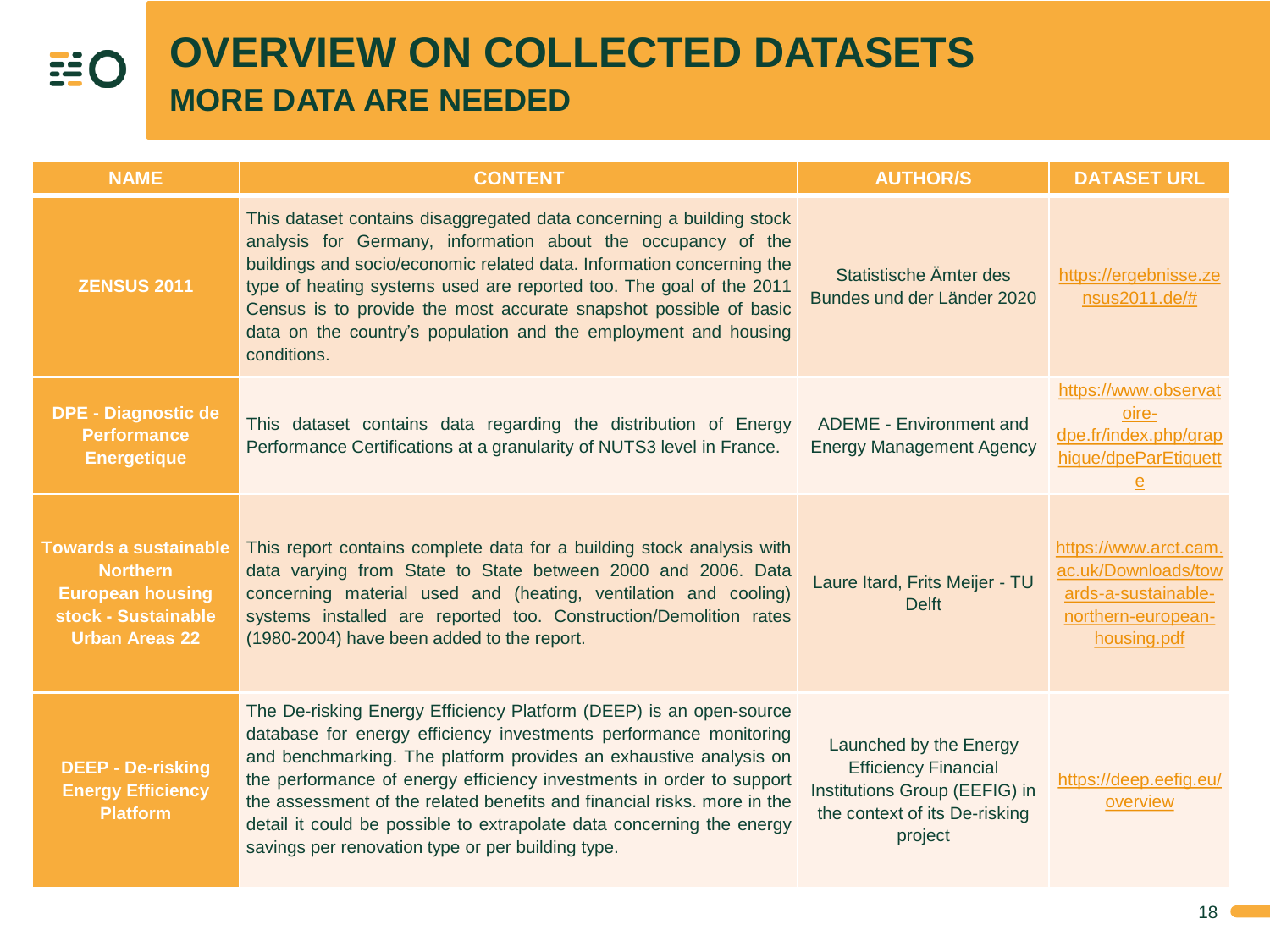| <b>NAME</b>                                                                                                                                                         | <b>CONTENT</b>                                                                                                                                                                                                                                                                                                                                                                                                   | <b>AUTHOR/S</b>                                               | <b>DATASET URL</b>                                                                                                                         |
|---------------------------------------------------------------------------------------------------------------------------------------------------------------------|------------------------------------------------------------------------------------------------------------------------------------------------------------------------------------------------------------------------------------------------------------------------------------------------------------------------------------------------------------------------------------------------------------------|---------------------------------------------------------------|--------------------------------------------------------------------------------------------------------------------------------------------|
| <b>Energy consumption</b><br>and efficiency<br>technology measures<br>in European non-<br>residential buildings                                                     | This paper provides an overview on the results of the data collected<br>by the Green Building Program (GBP) and its main results from the<br>launch in 2006 up to its completion in 2014. The paper focuses on<br>building characteristics, energy performance, efficiency measures<br>and energy savings. The paper categorizes the main technological<br>measures related to envelope, appliances and systems. | Delia D'Agostino, Barbara<br>Cuniberti, Paolo Bertoldi        | https://www.scienced<br>irect.com/science/arti<br>cle/abs/pii/S0378778<br>81730676X                                                        |
| <b>Dataset of the</b><br>publication: Europe's<br><b>Building Stock and Its</b><br><b>Energy Demand: A</b><br><b>Comparison Between</b><br><b>Austria and Italy</b> | Building stock analysis data for Italy and Austria, evaluating also<br>space cooling, space heating and final domestic hot water<br>consumptions.                                                                                                                                                                                                                                                                | Pezzutto S., Haas F., Exner<br>D., Zambotti S.                | https://link.springer.c<br>om/chapter/10.1007<br>%2F978-3-319-<br>75774-2 3                                                                |
| <b>National Housing</b><br><b>Census: European</b><br>statistical System                                                                                            | This dataset contains a variety of data collected in relation to the<br>national census performed in 2011 by EU27+UK member states.<br>More specifically it is possible to find data concerning households<br>such as the number of components of single households at a<br>granularity till NUTS3 level.                                                                                                        | <b>Statistical Office of the</b><br>European Union (Eurostat) | https://ec.europa.eu/<br>CensusHub2/query.d<br>o?step=selectHyper<br>Cube&ghc=false                                                        |
| <b>Energy prices in 2019</b><br><b>Household energy</b><br>prices in the EU                                                                                         | This report provides the households prices both for electricity and<br>natural gas for the second semester of year 2019, comparing these<br>values with the ones of the previous year.                                                                                                                                                                                                                           | Statistical Office of the<br>European Union (Eurostat)        | https://ec.europa.eu/<br>eurostat/documents/<br>2995521/10826603/8<br>-07052020-AP-<br>EN.pdf/2c418ef5-<br>7307-5217-43a6-<br>4bd063bf7f44 |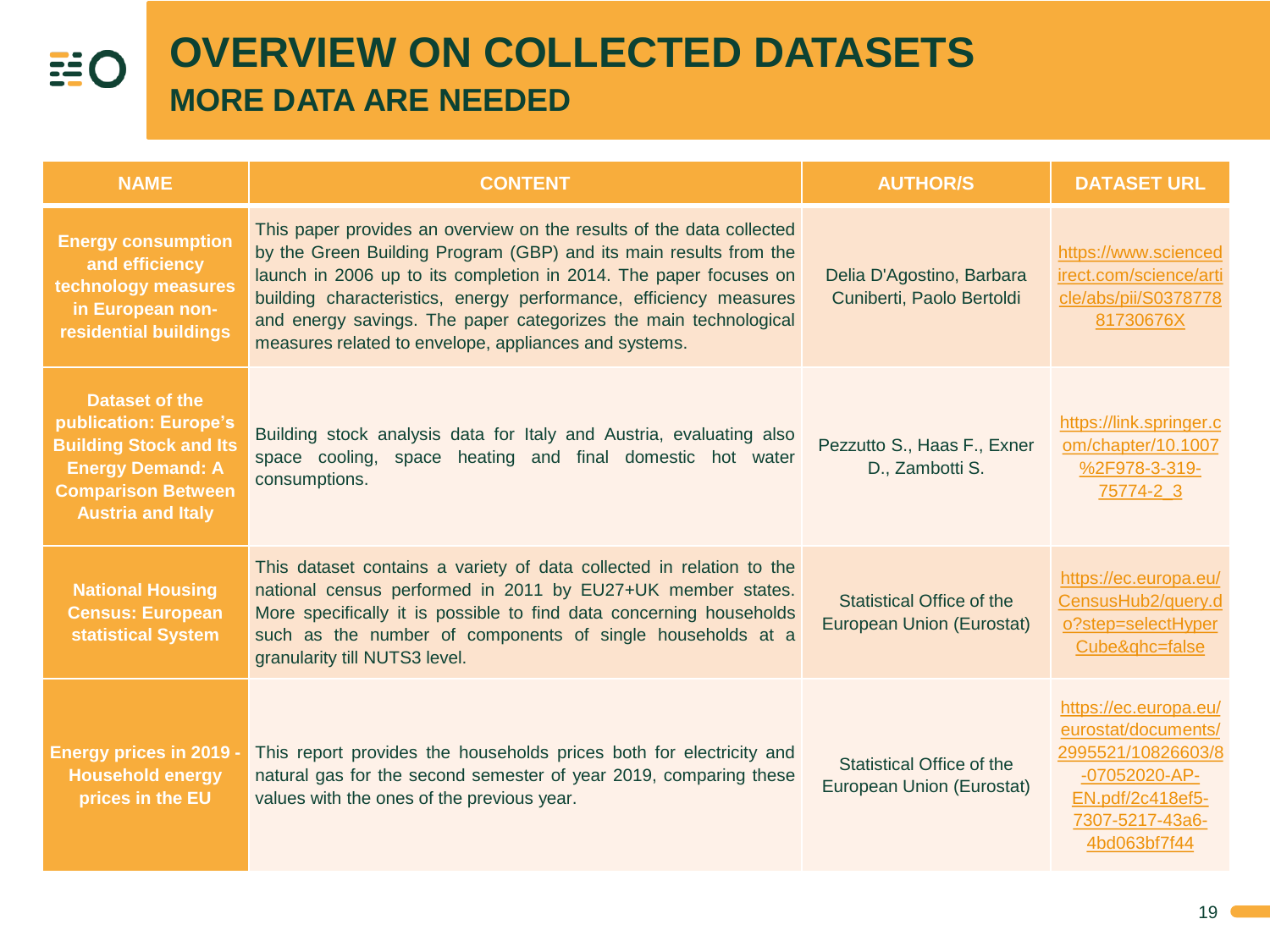## **EO**

| <b>NAME</b>                                                                                                             | <b>CONTENT</b>                                                                                                                                                                                                                                                                                                                                                                                                                                                                            | <b>AUTHOR/S</b>                                                                                                                                                                          | <b>DATASET URL</b>                                                                                                  |
|-------------------------------------------------------------------------------------------------------------------------|-------------------------------------------------------------------------------------------------------------------------------------------------------------------------------------------------------------------------------------------------------------------------------------------------------------------------------------------------------------------------------------------------------------------------------------------------------------------------------------------|------------------------------------------------------------------------------------------------------------------------------------------------------------------------------------------|---------------------------------------------------------------------------------------------------------------------|
| <b>EUROSTAT: GDP per</b><br>capita in PPS                                                                               | Gross domestic product (GDP) is a measure for the economic activity.<br>The volume index of GDP per capita in Purchasing Power Standards<br>(PPS) is expressed in relation to the European Union average set to<br>equal 100 (EU27). If the index of a country is higher than 100, this<br>country's level of GDP per head is higher than the EU average and<br>vice versa. Please note that this index is thought for cross-country<br>comparisons rather than for temporal comparisons. | <b>Statistical Office of the</b><br>European Union (Eurostat)                                                                                                                            | https://ec.europa.eu/<br>eurostat/databrowser<br>/view/tec00114/defau<br>lt/table?lang=en                           |
| <b>EUROSTAT:</b><br><b>Population on 1</b><br>January by age, sex<br>and NUTS 2 region                                  | This dataset provides a complete overview of the population of each<br>NUTS2 region of the EU27+UK                                                                                                                                                                                                                                                                                                                                                                                        | <b>Statistical Office of the</b><br>European Union (Eurostat)                                                                                                                            | https://ec.europa.eu/<br>eurostat/databrowser<br>/view/DEMO_R_D2J<br>AN custom 442767<br>/default/table?lang=e<br>n |
| <b>EUROSTAT - Cooling</b><br>and heating degree<br>days                                                                 | A complete dataset of the cooling and heating degree days at NUTS2<br>level is provided both on annual and on monthly basis                                                                                                                                                                                                                                                                                                                                                               | <b>Statistical Office of the</b><br>European Union (Eurostat)                                                                                                                            | https://ec.europa.eu/<br>eurostat/web/energy/<br>data/database                                                      |
| <b>EDGAR (Emissions</b><br><b>Database for Global</b><br><b>Atmospheric</b><br><b>Research) CO2</b><br><b>Emissions</b> | Carbon Dioxide (CO <sub>2</sub> ) emissions by country and sector (Buildings,<br>Transport, Other industrial combustion, Power Industry and other<br>sectors) have been collected for the years between 1970 and 2018<br>and are reported expressed in MtCO <sub>2</sub> /year.                                                                                                                                                                                                           | Crippa, M., Oreggioni, G.,<br>Guizzardi, D., Muntean, M.,<br>Schaaf, E., Lo Vullo, E.,<br>Solazzo, E., Monforti-Ferrario,<br>F., Olivier, J.G.J., Vignati, E.<br>(Joint Research Centre) | https://github.com/op<br>enclimatedata/edgar-<br>co2-emissions                                                      |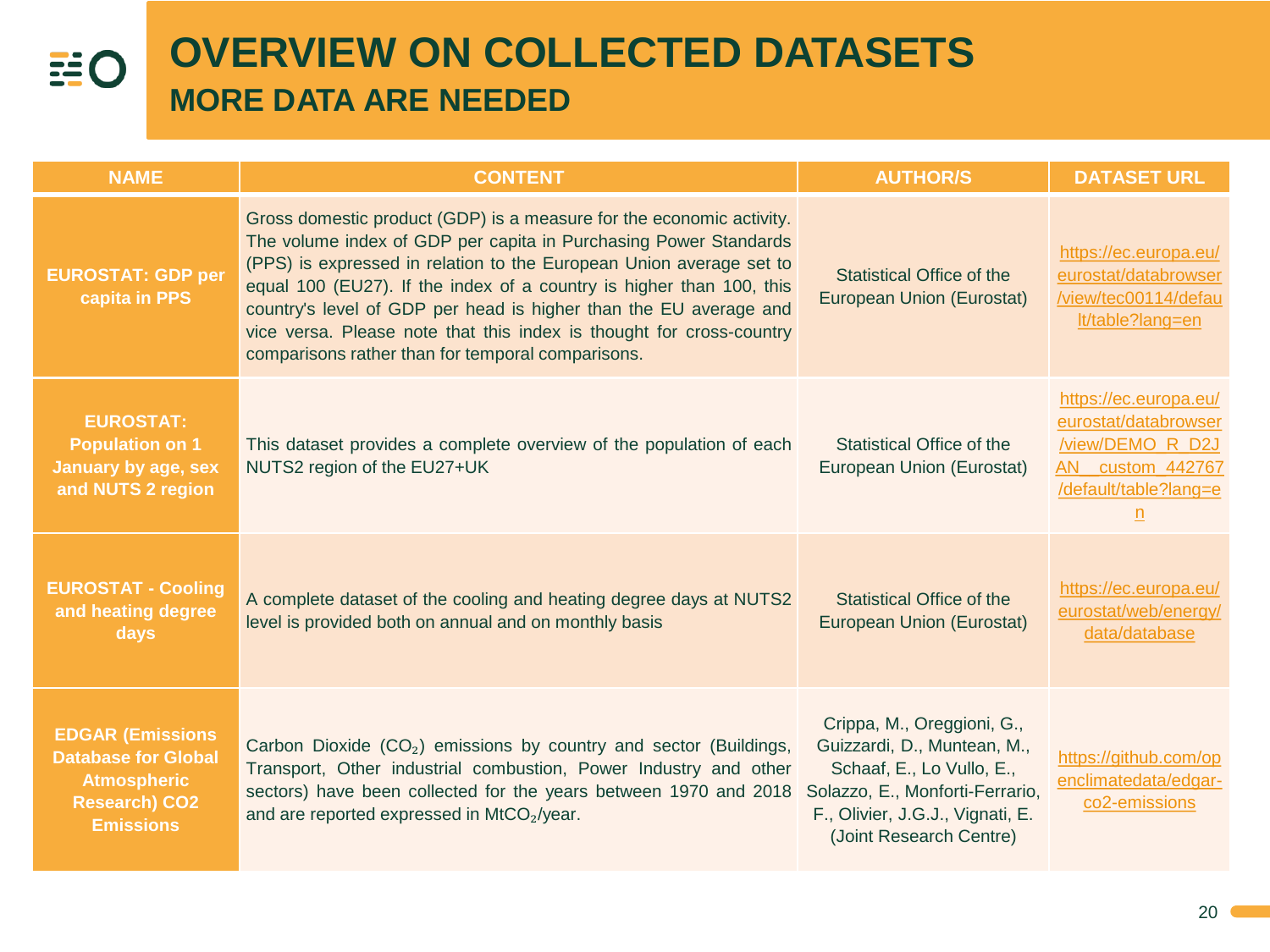| <b>NAME</b>                                                                             | <b>CONTENT</b>                                                                                                                                                                                                       | <b>AUTHOR/S</b>                                                                | <b>DATASET URL</b>                                                                                                                     |
|-----------------------------------------------------------------------------------------|----------------------------------------------------------------------------------------------------------------------------------------------------------------------------------------------------------------------|--------------------------------------------------------------------------------|----------------------------------------------------------------------------------------------------------------------------------------|
| <b>CORDEX - Regional</b><br>climate model data<br>on single levels for<br><b>Europe</b> | Climatic data for Europe expressed in daily, monthly and<br>seasonal mean values as well as 3/6 hours resolution. Data for<br>air temperature at 2 m, wind speed, atmospheric pressure and<br>humidity can be found. | <b>European Centre for</b><br>Medium-Range Weather<br><b>Forecasts</b>         | https://cds.climate.<br>copernicus.eu/cds<br>app#!/dataset/proj<br>ections-cordex-<br>single-<br>levels?tab=overvie<br>$\underline{w}$ |
| <b>PVGIS-</b><br><b>Photovoltaic</b><br>Geographical<br><b>Information System</b>       | This GIS dataset contains data related to the solar radiation. It<br>takes into account both day and night-time periods expressing<br>the solar radiation raster map in W/m2.                                        | <b>Climate Monitoring</b><br><b>Satellite Application</b><br>Facility (CM SAF) | https://ec.europa.e<br>u/jrc/en/PVGIS/do<br>wnloads/CMSAF                                                                              |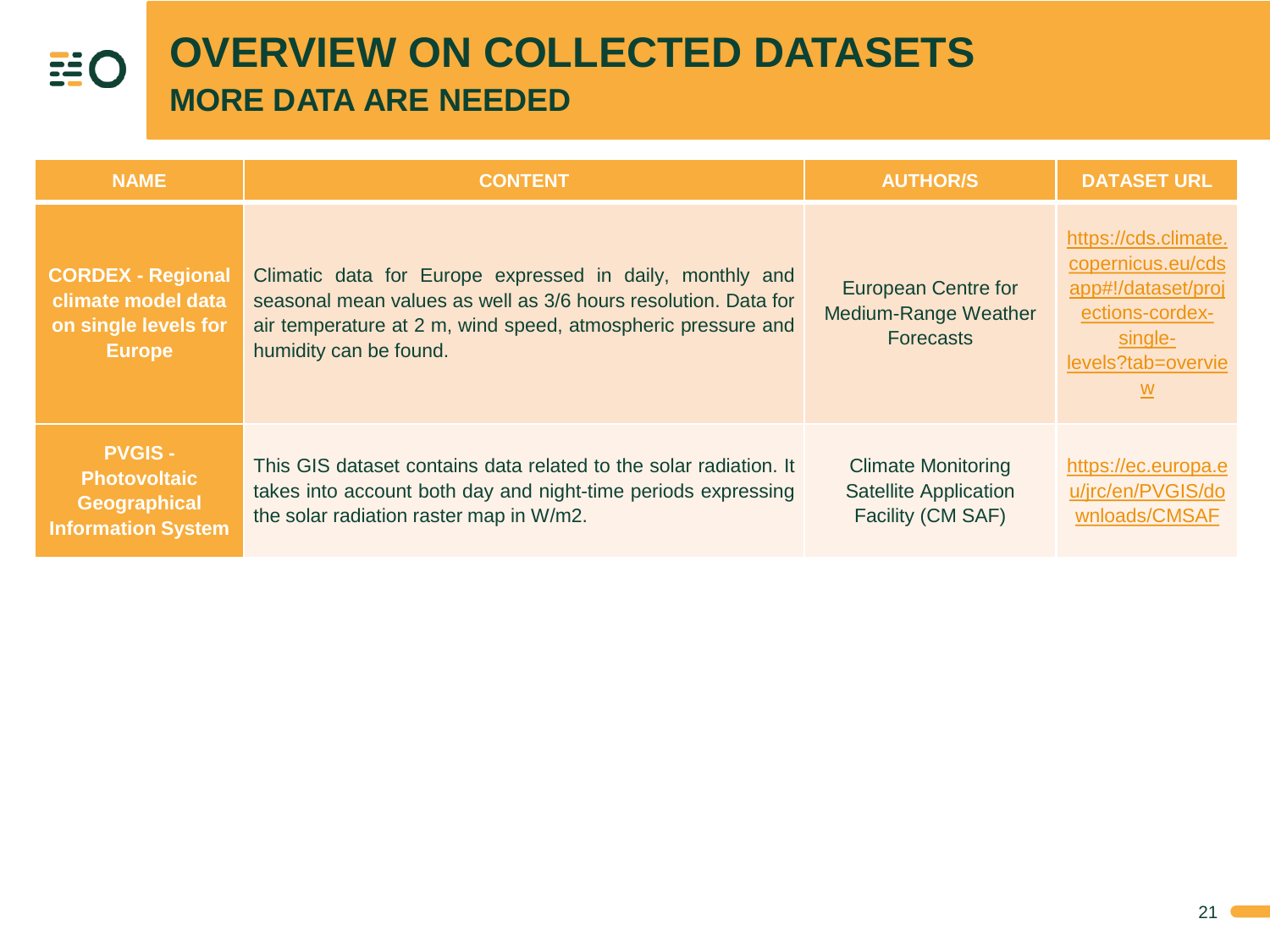

## **TIME FOR QUESTIONS AND ANSWERS**

BUILTHUB PROJECT DATA ASSEMBLY BREAKOUT SESSION

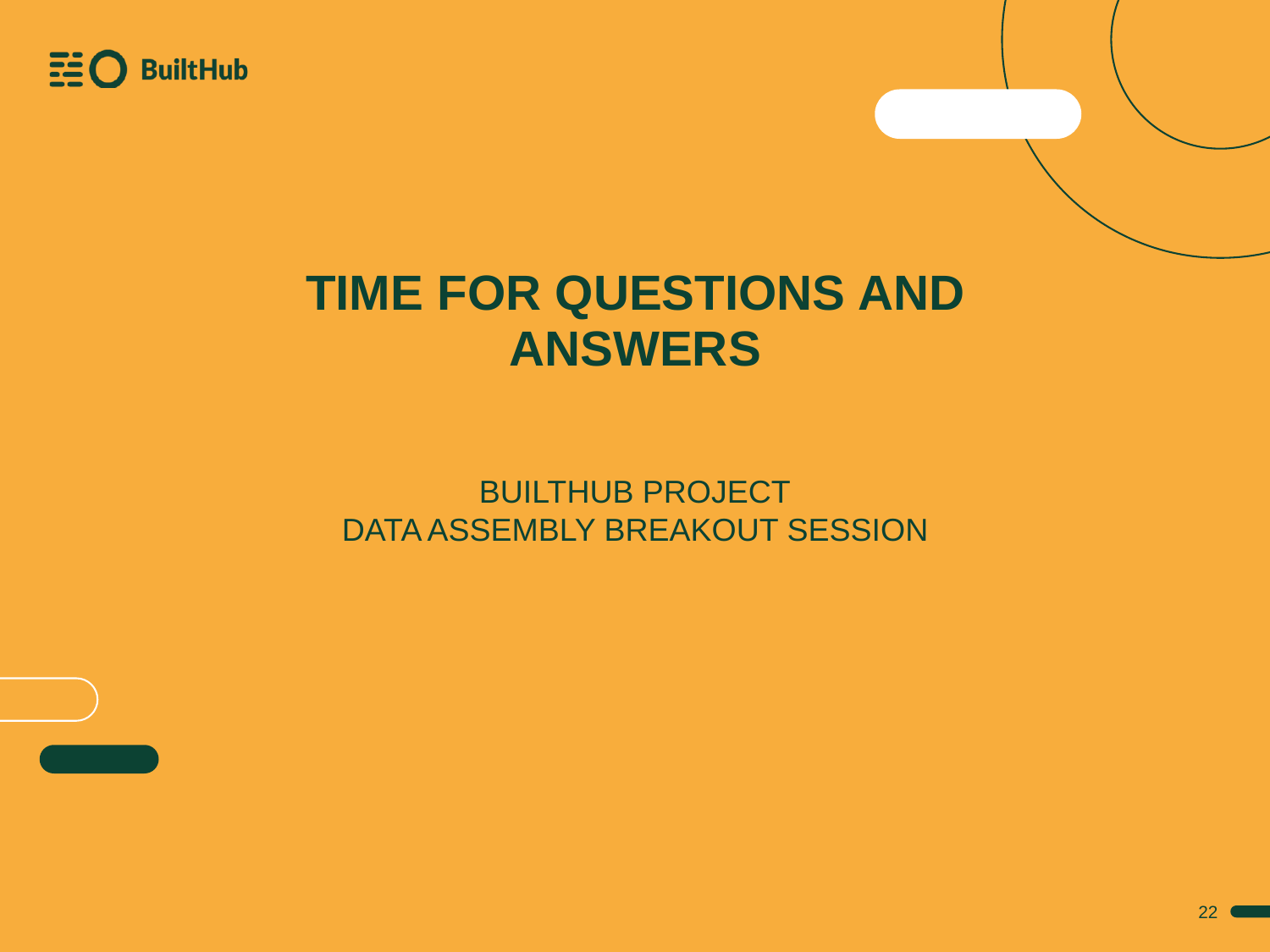

**IN WHAT THEMATIC AREA COVERED BY THE BUILTHUB PLATFORM ARE YOU MORE INTERESTED?**

**ARE THERE THEMATIC AREAS RELATED TO THE BUILDING STOCK NOT COVERED YET YOU WOULD BE INTERESTED IN?**

**DO YOU KNOW WHERE TO FIND SUCH DATA?**

BUILTHUB PROJECT DATA ASSEMBLY BREAKOUT SESSION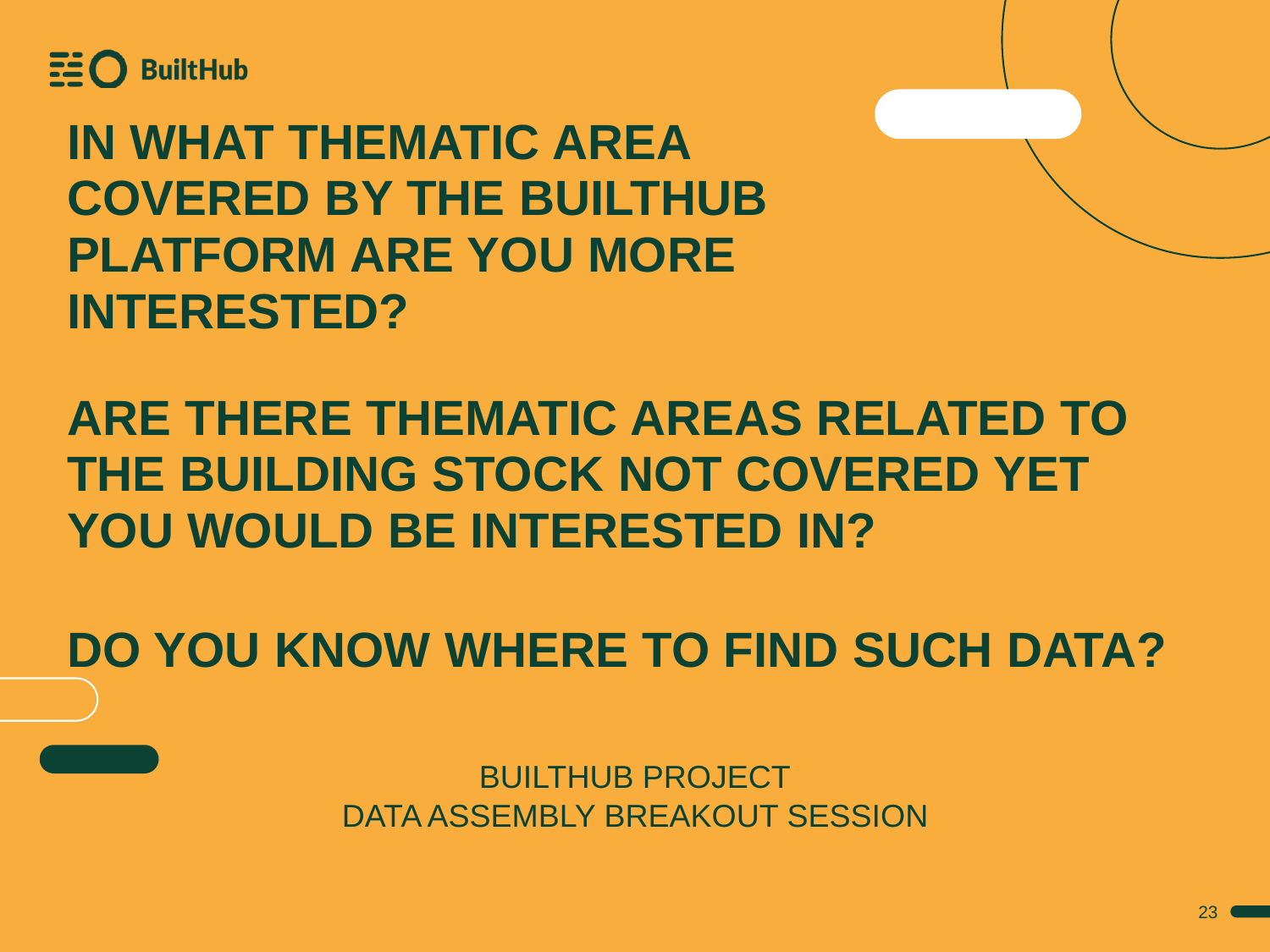

# **ARE THERE DATA SOURCES YOU KNOW, WHICH MIGHT BE USEFULL FOR THE PURPOSES OF THE BUILTHUB PROJECT?**

# **FOR WHAT PURPOSE WOULD YOU USE THE DATA WHICH MIGHT BE PROVIDED BY THE BUILTHUB PLATFORM?**

BUILTHUB PROJECT DATA ASSEMBLY BREAKOUT SESSION